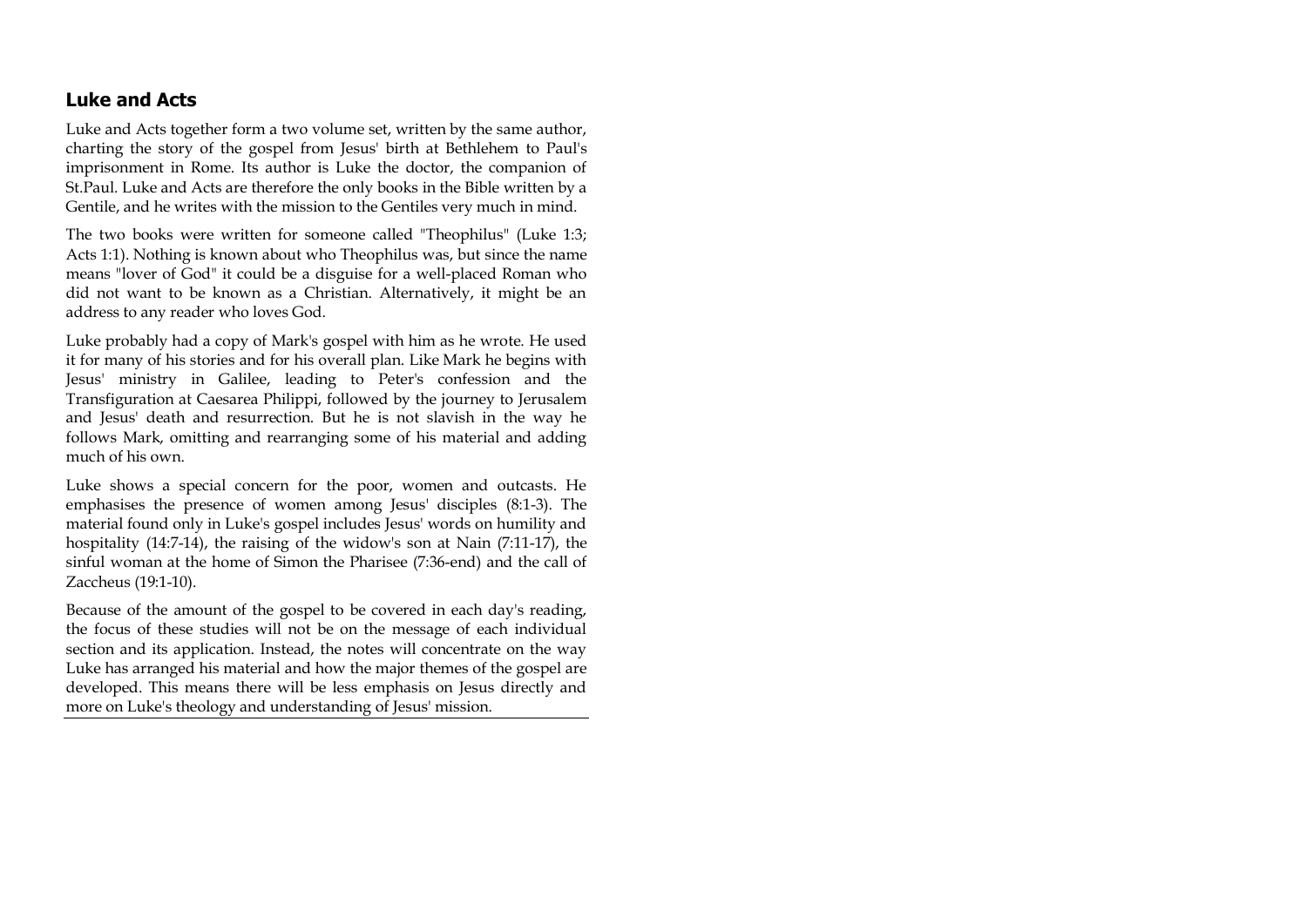# **Day 95. Psalm 119:1-8; Luke 1:1-56**

# **The Promise**

#### **Psalm 119:1-8**

Psalm 119 is an acrostic poem; in each of the twenty-two sections all the eight verses begin with the same letter of the Hebrew alphabet. It is a meditation on the Law, the Torah, and uses a variety of different words with different shades of meaning for the Lord's instruction: law, statutes, precepts, commandments, decrees, instructions etc. In the first section, the psalmist longs for the ability to keep the Law in its entirety and with a whole heart.

#### **Luke 1:1-56**

Unlike Mark, whose gospel begins with the ministry of John the Baptist and then that of Jesus, Luke begins by interweaving the stories of their births. This is a way of exploring the significance of both John and Jesus and showing the connection between their coming and the hopes of Israel for salvation. Luke weaves the meaning of the events into the story. While the manner of their birth shows that something of great significance is taking place, the angels' messages and the songs of Mary, Zechariah and Simeon tell us what that significance is.

Zechariah and Elizabeth, Joseph and Mary are righteous, God-fearing people (1:6, 2:22-24). Although Luke in his gospel strongly emphasises the call to sinners, he balances this by an appreciation of God's love for upright but humble people (the centurion Cornelius in Acts 10 is another example).

John is to follow in the long line of Israel's prophets, becoming the last and perhaps, since he is to be endued with the power of Elijah, the greatest of them all. The angel's message to Zechariah recalls Hannah's vow in 1 Samuel 1:11 that her son would be dedicated to the Lord as a Nazirite. His being filled with the Holy Spirit from before his birth recalls God's call to Jeremiah, in which he tells the prophet that he was chosen from conception (Jeremiah 1:5). Like the promised Elijah, he will turn the hearts of the generations to one another (Malachi 4:6) and like the words of Hosea, he will set forth the wisdom of the righteous (Hosea 14:9).

Both Zechariah and Mary question the angel Gabriel, who brings them news of God's promise. But whereas Zechariah's question was, "How will I know?" Mary's was "How can this be?" Zechariah wanted proof before he would believe and commit himself, proof which was given in the form of his dumbness. Mary, on the other hand responded in willing obedience. Having understood the angel's message, she accepted it and all it might mean for her.

The coming of the Messiah was heralded by an outburst of the work of the Holy Spirit. John was to be filled with the Spirit before his birth (1:15), the Holy Spirit "overshadowed" Mary to achieve the conception of Jesus (1:35), Elizabeth and Zechariah were inspired by the Spirit to prophesy and utter blessing (1:41,67) and later Simeon was guided by the Spirit to meet Mary and Joseph with the infant Jesus in the Temple (2:27). The coming of the incarnate Word is prepared by the Spirit who will later anoint him for his ministry (3:22).

The stories of Elizabeth and Mary recall the experience of Hannah, another barren but humble and God-fearing woman, who was granted a child, Samuel, a prophet who led his people to freedom. Mary's song (1:46-55) contains echoes of Hannah's (1 Samuel 2:1-10). God is a God of mercy (1:50). He remembers the humble, the ones most people overlook (1:48), and will bring judgement in their favour and against the proud, the powerful and the wealthy (1:51-53).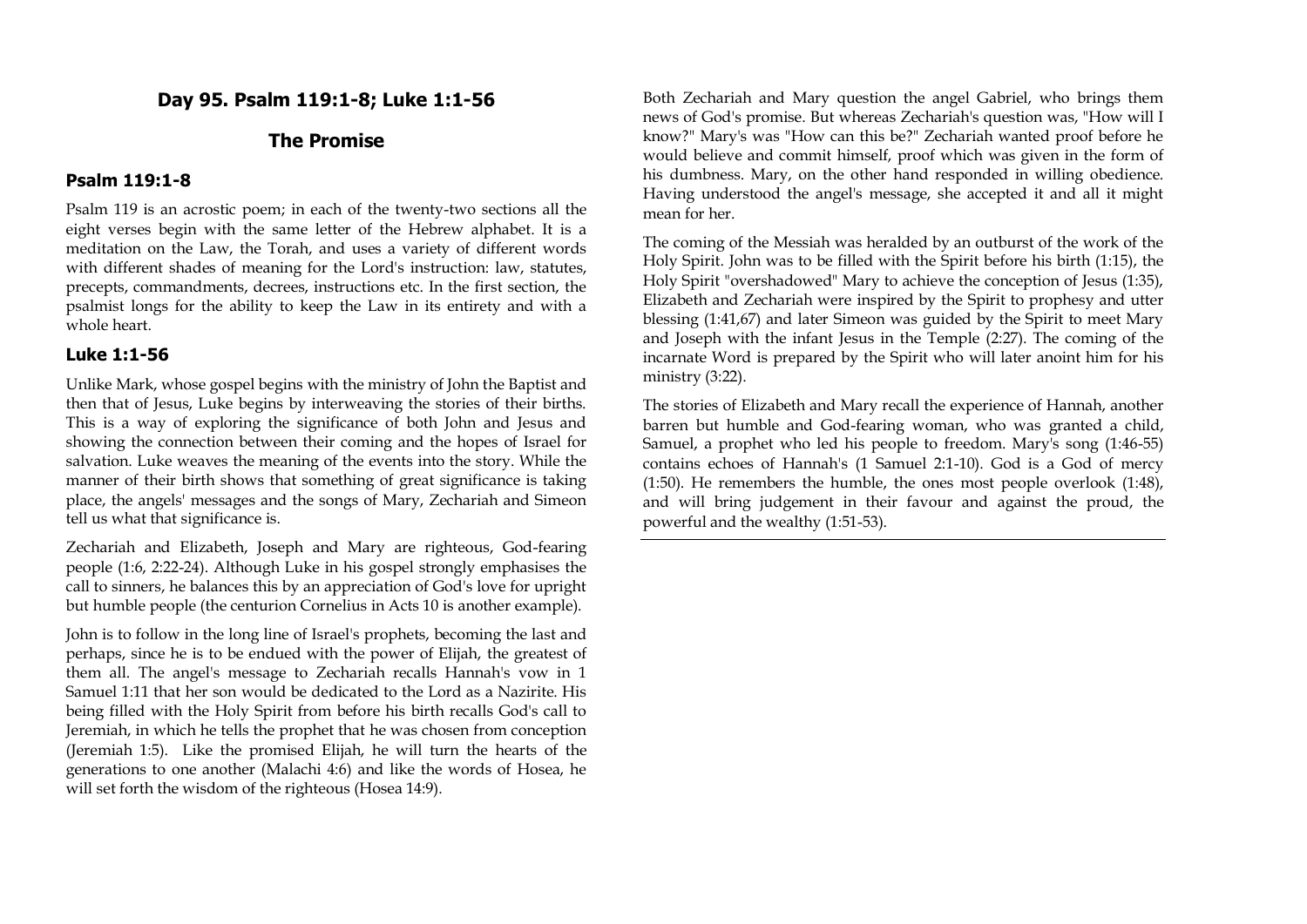## **Day 96. Psalm 119:73-80; Luke 1:57 - 2:40**

## **The Birth of Jesus**

### **Psalm 119:73-80**

The psalmist prays that God will teach him his Law, so that he in turn may teach others.

## **Luke 1:57 - 2:40**

Luke's emphasis throughout the birth stories is the way Jesus and John are coming to fulfil God's promises to Israel, going right back to Abraham (1:54-55,72-74). For the Jews of Jesus' day, this would have meant above all the promise of freedom in the promised land. He has come to bring about the salvation of Israel (1:16-17,32-33,69,77; 2:38).

The end of Zechariah's dumbness is a sign causing people to ask, "What will this child become?" His song, known from its Latin title as the "Benedictus", is the answer to that question. In the 6th. century B.C. the nation of Judah was defeated by the Babylonians, Jerusalem was taken and most of the people were sent into exile. Although they were allowed to return some 70 years later under Cyrus of Persia, many of the Jews stayed behind and those who made the journey back to Jerusalem still had to live under foreign domination. For the Jews of Jesus' time, the salvation of Israel would have meant the fulfilment of the many prophecies of the Old Testament of a final return from exile, freedom to worship without restriction and the end of foreign rule.

Zechariah speaks of the one who is to come as a Saviour in the house of David (1:69). Like Joshua, whose name means, "the Lord saves", he will bring his people into their promised land and, like David's house, he will rule over them there. God's people are to be saved from the nations which oppress them in order to serve him freely and without fear (1:70-75). Now is the time when the words of the prophets are to be fulfilled. The forerunner has arrived (1:76; Isaiah 40:3); the dawn has broken (1:78; Malachi 4:2); and the light has dawned on those who walked in darkness (1:79; Isaiah 9:2).

As an historian, Luke wants to present the birth of the Messiah as an event in history. Roman religions had all kinds of mythological birth stories, but Luke distances his story from these by the mention of the Roman rulers and officials of the time. These rulers have another significance, too. Like Cyrus, who released the people of Israel from exile, the emperor Augustus is God's instrument to bring about the fulfilment of prophecy, the one whose decree ensures that the Messiah is born in Bethlehem as the prophets foretold (Micah 5:2).

At the coming of the Messiah there was "no room in the inn" (2:7). This is a parable of Jesus' later rejection by his own people (John 1:10-11). Yet although born in obscurity, Jesus already receives the worship of outcasts, the shepherds who were despised by the "righteous" because their occupation meant that they could not observe all the niceties of the laws of purity. Later, it emerges that Joseph and Mary are a poor family, who cannot afford the full sacrifice at Jesus' presentation (2:24; see Leviticus 12:6-8), while Simeon speaks of Jesus as a revelation to the Gentiles who will bring glory to Israel (2:32; Isaiah 40:5; 49:5-6).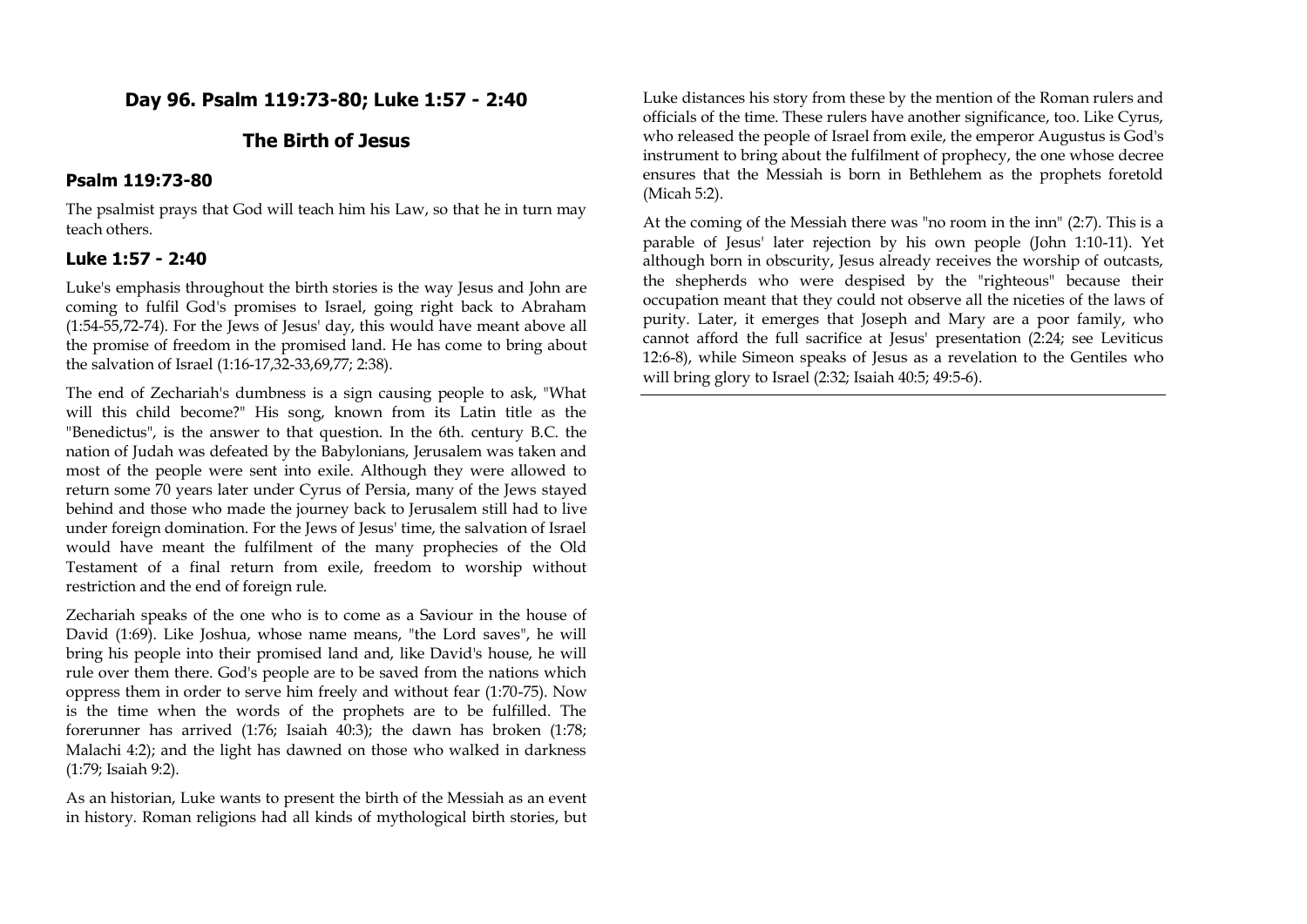## **Day 97. Psalm 119:137-144; Luke 2:41 - 4:30**

## **Jesus' Agenda**

## **Psalm 119:137-144**

The psalmist endures trial because of his zeal for the Law, but his love for God strengthens him and brings him through it.

### **Luke 2:39 - 4:30**

Twelve was the age of Barmitzvah, when Jesus became an adult before the Law and assumed adult responsibilities. His questions to the Jewish teachers show how deeply he had studied the Law in his childhood. At that important time, Jesus began to recognise a special mission from God. When in 2:48, Mary calls Joseph his father, Jesus replies that his Father is God and the Temple his home (2:49). Nevertheless, although he recognises a greater loyalty, he is obedient to human obligations (2:51).

In 3:1-4, Luke the historian carefully locates Jesus' ministry for a Roman audience. John the Baptist had come to fulfil the prophecy of Isaiah for a return from exile. His message of forgiveness fulfilled Isaiah 40:1-2, but in order to receive it the people of Israel had to accept baptism, which was normally reserved for Gentile proselytes. Already in John's ministry, the hopes of Israel were being given a different form. John warned that being children of Abraham conferred no privileges; rather Israel was to be the first to experience God's judgement. The true people of God is broader than Israel and may even include Roman soldiers. They are known by their behaviour: contentment, generosity and love for their neighbour.

The Messiah, when he comes, will bring a new baptism, not simply repentance but the Holy Spirit and fire. John alludes to Malachi 3:1-2, in which the Lord's messenger comes to prepare his way and when the Lord comes he comes as a refiner's fire, to purify the Temple in particular.

Before he could baptise with the Spirit, Jesus must first be baptised himself and live under the Spirit's direction. With the Spirit came divine assurance of his sonship (3:22). But to be the Son of God meant to inherit the vocation of Israel. As Israel went through the Red Sea and then the wilderness, Jesus was sent from the Jordan into the wilderness, where his vocation was tested and refined. Not only did Jesus reaffirm his sonship in reply to the devil,

but all the Scriptures he quoted are taken from passages in Deuteronomy that sum up the lessons from Israel's wilderness experience. In temptation, Jesus took his stand on the faith of Israel.

In contrast to both Mark and Matthew, Luke highlights the story of Jesus' rejection at Nazareth. Not only is it placed at the beginning of his preaching, but his sermon is a summary of his entire message, and the rejection of his own people looks forward to his rejection by Israel as a whole. Jesus has come to fulfil Scripture by proclaiming the final return of Israel from exile. In the passage from Isaiah 61, it is Israel who is poor, blind, oppressed and in prison, still waiting for liberation from foreign oppressors (see Luke 1:69-75). But Jesus introduces an entirely new interpretation of Israel's long-held hope. This release from oppression is not for Israel but for all, Gentiles included. No wonder the synagogue audience, upright Jewish men, were furious. But their rejection amplifies the prophecy of Simeon in 2:34-35.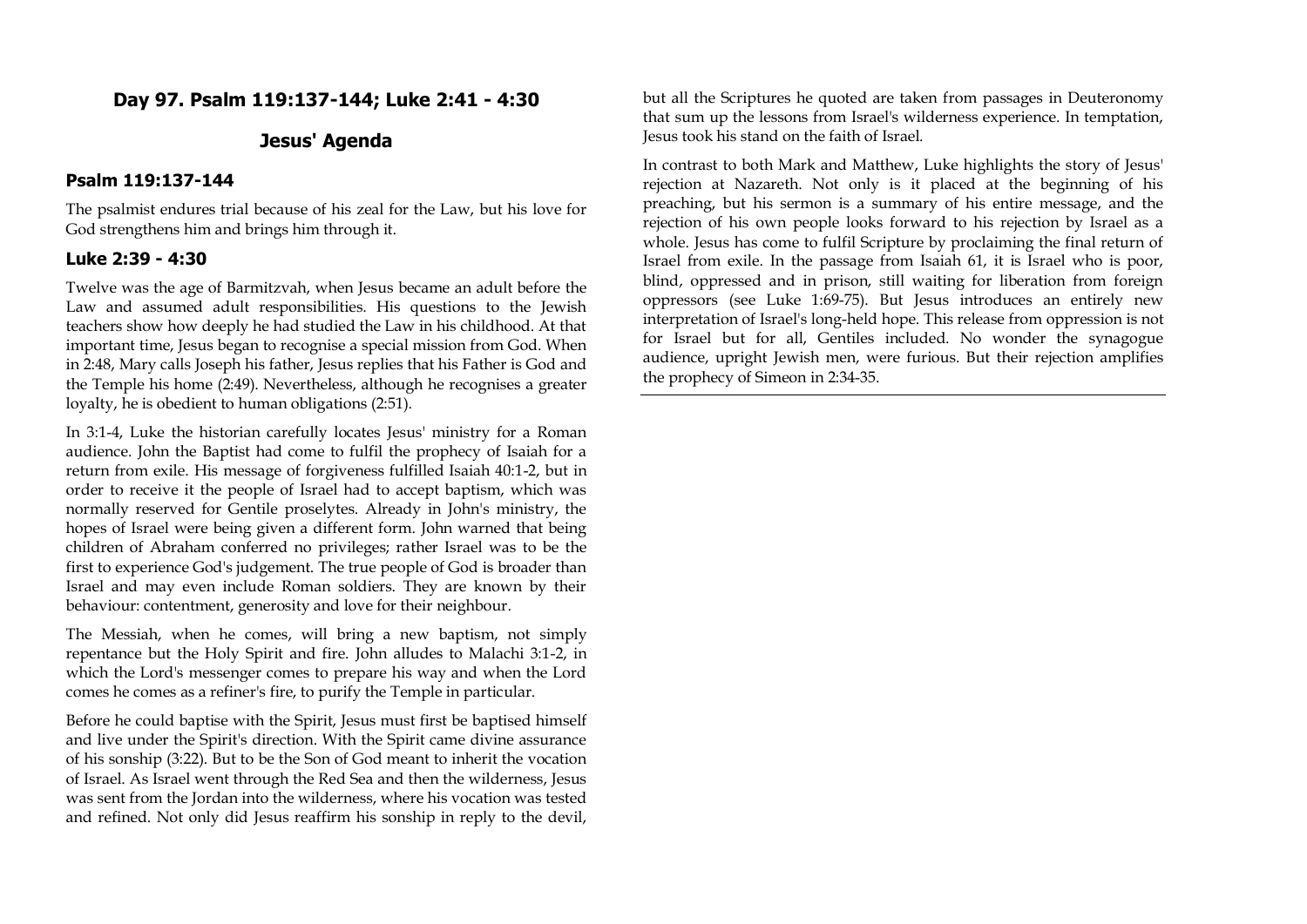# **Day 98. Psalm 119:17-24; Luke 4:31 - 6:11**

## **Teaching and Healing in Galilee**

#### **Psalm 119:17-24**

The psalmist prays to be able to understand God's Law better. He prays for protection from the scorn of powerful people who look down on him because of his devotion.

#### **Luke 4:31 - 6:11**

In this section, Luke follows closely the outline of Mark's gospel (Mark 1:21 - 3:6). On the assumption that Luke was writing with Mark's text in front of him, a comparison of the two highlights some of Luke's special concerns.

The fact that he was a Gentile writing for a Roman audience comes out in the geography. He adds "a town in Galilee" to explain the whereabouts of Capernaum (4:31). Despite the mention of Judea in 4:44, everything Luke records about Jesus' ministry at this stage takes place in Galilee. To a Roman, "Judea" would mean simply "the land of the Jews." Luke is also much less exact about points of Jewish ritual. Writing for an audience unfamiliar with the law of the Sabbath, it makes more sense for people to have come to Jesus "as the sun was setting" (4:40) than "after sunset (Mark 1:32). In 5:33, he explains the routine fasting of the Pharisees and disciples of John in accordance with the Law as a sign of special devotion.

As a doctor, Luke has a special interest in the healing miracles. In 4:33 he adds the word "demon" to be more specific about the "evil spirit." He describes Jesus "bending over" Simon's mother-in-law (4:39) and laying hands on each of the crowd in the evening (4:40). In the synagogue one Sabbath it is the man's "right hand" which is withered (6:6). Interestingly, he mentions the presence of power as the source of healing (5:17). In 6:19 power comes from Jesus to heal and in 8:46 Jesus is aware that power has gone out of him when someone is healed (compare Matthew 9:20-22). But Luke is either less interested in or less confident about Jesus' own feelings and omits the references in Mark altogether (5:13, 6:10; compare Mark 1:41, 3:5).

Luke also portrays Jesus as a man of prayer, who spent much time in prayer and whose prayer life particularly impressed his disciples (4:42; 5:16; 6:12; 9:18,28; 11:1).

Above all, Luke's emphasis is on the Word of God. Jesus has come to preach the good news and his teaching has authority (4:31-32,43). The story of Peter's call begins with the crowd flocking to hear "the word of God" (5:1). It is this word which brings about the miraculous catch of fish as Peter lets down his nets at Jesus' command. This word convicts Peter of his sinfulness, assures him of forgiveness and commissions him for service. "From now on you will catch men," (5:10) is not so much an invitation as a statement. Peter's response is to leave everything and follow, just as Luke himself probably did on meeting Paul and hearing the word preached.

Later in the chapter, Levi the tax-collector responds in the same way and Jesus is found with tax-collectors and sinners (5:27-30). He has come to call sinners to repentance (5:32). Peter himself only came to Jesus on realising his own sinfulness. Later in the gospel we meet the sinful woman at the house of the Pharisee (7:36-end), the penitent thief on the cross (23:39-43) and hear the story of the Prodigal Son (15:11-end). The gospel as good news for sinners is a major theme, especially close to Luke's heart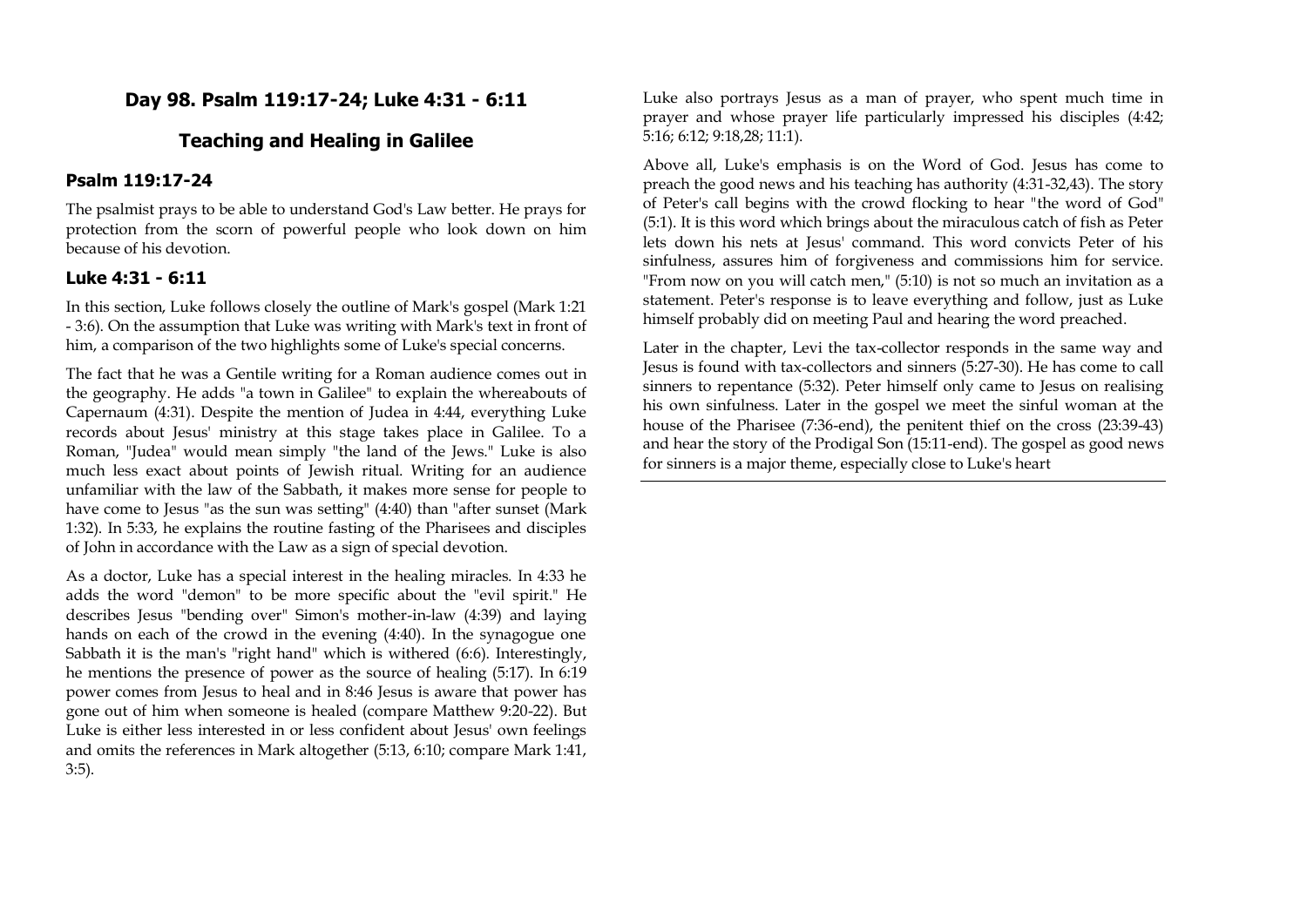## **Day 99. Psalm 119:41-48; Luke 6:12 - 7:35**

### **The Sermon on the Plain**

#### **Psalm 119:41-48**

The Law is a way of life which is a delight to keep.

#### **Luke 6:12 - 7:35**

The "Sermon on the Plain" is so called because Jesus comes down from the mountain to a level place (6:17). Many of Jesus' words are similar to those in the "Sermon on the Mount" in Matthew's gospel. It is possible that both Luke and Matthew used a written collection of Jesus' teaching, which, because it did not have a context, they felt free to arrange as they saw fit. If so, each has given his own distinctive interpretation to the "Beatitudes" (Luke 6:12-26, Matthew 5:1-12). On the other hand much of Jesus' teaching may have circulated and been passed on by memory. In this case it is perfectly possible that Jesus himself gave two versions of the Beatitudes on different occasions and that Luke selected this rather than the other. Jesus was a travelling preacher and would have used the same stories and sayings many times, adapting and changing them as the occasion demanded.

For Luke, the gospel is good news for the poor and the unregarded. It is the ones no one expects who are accepted by God, while the ones confident of their standing find themselves outside God's favour (see also 18:9-14). Here, it is the poor, hungry and persecuted who are assured of God's favour while the rich, well fed and well regarded are warned.

The heart of Christian behaviour is mercy (6:36). This is shown by those whose love knows no boundaries and no limits (6:27-36). As in the parable of the Good Samaritan, it is the person who has mercy who acts as a true neighbour (10:36-37). But the one who judges will be condemned, and this is clearly directed at the Pharisees and teachers of the Law, who have already judged Jesus (5:21; 6:2,7; 7:29-30). They are blind guides, who will lead others astray (6:39-40), hypocrites who see the faults of others clearly, but not their own (6:41-42), bad trees whose words show what is inside (6:43-45). True justification comes from hearing Jesus words and doing them, as already demonstrated in the call of Peter (6:46-49; 5:1-11).

Luke arranges his stories of Jesus' works alongside his words so that the two complement and reinforce each other. Jesus has said that it is those with no reputation who are blessed. He now receives a deputation from one whom the Jews think is worthy of a healing miracle (7:4). But the centurion himself insists that he is not worthy (7:6-7). Instead, it is because of his faith that Jesus responds. The healing of a high status Gentile's slave is balanced by the raising of a widow's son. The raising of the widow's son at Nain shows Jesus' compassion for a woman in distress, who, without either husband or adult son, would have no one to provide for her. It also provides an example of the raising of the dead mentioned in the next section (7:22).

Jesus is performing the works expected of the Messiah, but despite this there are those who refuse to acknowledge him. The least in the kingdom are greater than John, because they believe whereas John doubts and needs a definite answer (7:23,28). The ones who respond to Jesus in faith are those who accepted John's baptism, who repented of their sins and are looking for forgiveness. But the Pharisees who rejected John also condemn Jesus. They are the ones who judge others, but who will themselves be condemned (7:31-35; 6:37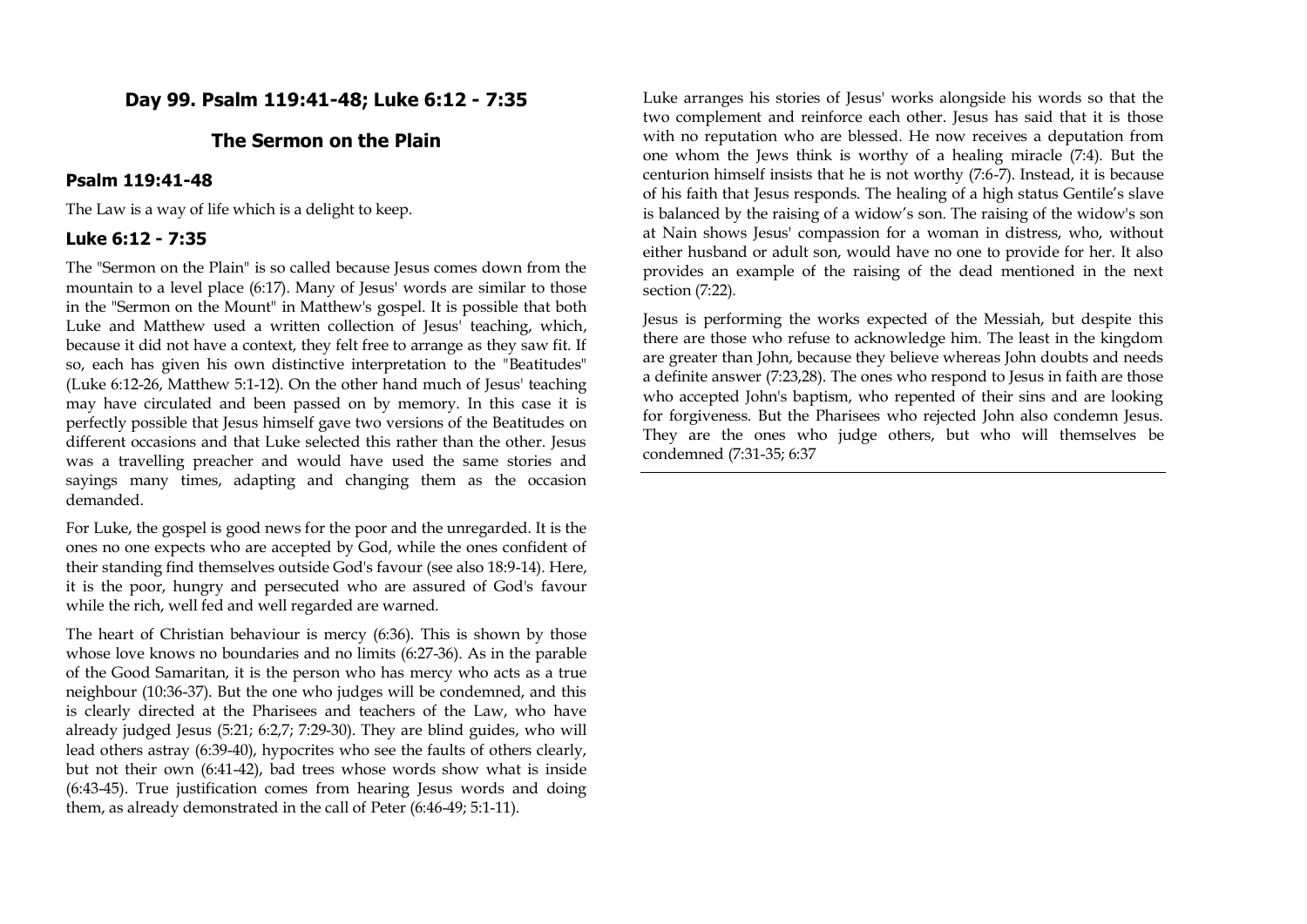## **Day 100. Psalm 119:65-72; Luke 7:36 - 8:end**

# **The Parable of the Sower**

#### **Psalm 119:65-72**

The psalmist thanks God for the experience of affliction, which has led him to a closer study and deeper understanding of the Law.

#### **Luke 7:36 - 8:end**

The story of the sinful woman at the house of Simon the Pharisee illustrates the themes of judgement and mercy which have been the subject of Jesus' teaching from chapter 6. Simon is an example of that quickness to condemn which is blind to the mercy of God. Until then at least, he had failed to recognise God's purpose (7:30). But Jesus recognises in the actions of the woman either the desire for forgiveness or the consciousness of forgiveness received. Her extravagant loving action could have been a gift of thanks or a cry for help; either would have been a demonstration of faith in Jesus as the source of forgiveness. In either case, she needed to know that her action was accepted, and Jesus gave her more than this, comparing it favourably with the Pharisee's reception, assuring her of forgiveness and commending her faith.

At this point, Luke mentions some of the women who accompanied Jesus and provided for him and his disciples. There could hardly have been a greater difference in background between Mary Magdalene and Joanna, the wife of Herod's steward, but in the eyes of the strict Pharisees both would have been outsiders.

The parable of the sower links the Word of God to the theme of judgement and mercy - mercy on those who hear the Word, judgement on those who reject it. As the quotation from Isaiah emphasises, the parables separate those with faith from those without: some who fail to believe the Word when they hear it, others whose faith is shallow and still others in whom faith is choked by the cares of this world. But still others receive the word and hold on to it until it produces fruit. The Pharisees should have been a light to the world (Isaiah 49:6). Instead they were hiding God's light, denying it even to those they despised in Israel. Jesus' teaching gives them a chance to repent, but if they do not they will lose what they think they

have  $(8:16-18)$ . The right response to Jesus' teaching is to put it into practice (8:21, see 6:47-48).

For the word to bear fruit in someone's life, they need faith. Luke follows the parable of the sower with four stories illustrating Jesus' power over nature, the spirit world, illness and death and showing him doing what no one else was able to do. The calming of the storm and the raising of Jairus' daughter speak for themselves in demonstrating Jesus' exceptional power, while in the case of the Gerasene demoniac the demons had previously been uncontrollable and the woman with a haemorrhage had been ill for twelve years without anyone being able to heal her. These stories also contrast fear and faith in the response to Jesus. The disciples are rebuked for their lack of faith, while the people of Gerasa send Jesus away in fear. But the woman with the haemorrhage is healed because of her faith and Jairus is encouraged to believe for his daughter to be well.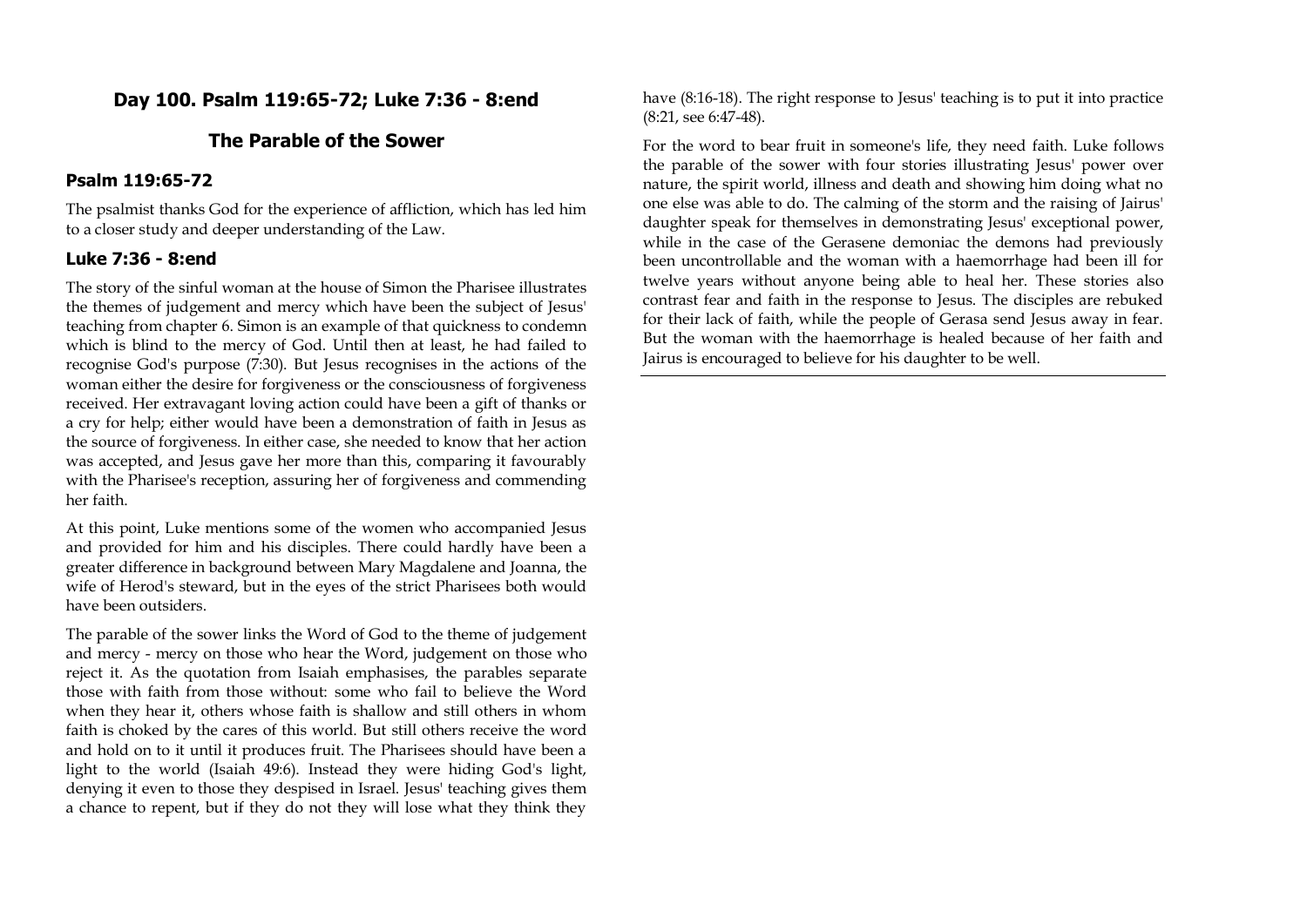## **Day 101. Psalm 119:97-104; Luke 9:1 - 10:24**

## **The Mission of the Disciples**

#### **Psalm 119:97-104**

Studying the Law results in a wisdom nothing else can match.

#### **Luke 9:1 - 10:24**

In this section, Jesus sends out two sets of disciples in mission, first the twelve, then the seventy. In between are the stories of Peter's confession of faith and the Transfiguration. Together, these stories look forward to the time when the risen Jesus at his Ascension sends out his disciples to continue his work of healing and preaching the Kingdom of God. The Ascension was the final stage of the "departure" which he was to accomplish (9:31), which also included the crucifixion and resurrection. Jesus' instructions to his disciples here highlight the effect his death and resurrection were to have on the style and overall approach of Christian mission.

The first mission was that of the Twelve, preaching the gospel from village to village, healing and driving out demons (9:6). Later, the feeding of the 5,000 interprets the apostles' mission. Just as they had taken his message to the villages, the apostles feed the crowds with the bread which Jesus had broken. Here, as in Mark's account of the miracle, as well as in John 6 and in Luke 24 where Jesus breaks bread after his resurrection, the eucharistic actions of taking the loaves, blessing, breaking and distributing them are linked symbolically with the preaching of the word.

The question of Herod the tetrarch (9:7-8) prepares the ground for Jesus' question to his disciples at 9:18, in response to which Peter recognised him as the Messiah. Immediately, Jesus began to warn his disciples of his destiny (9:22; 24:25-27), and the call to his followers to suffer with him (9:23-26). His words have an immediate application to the coming journey to Jerusalem, which would both lead to his own death and also put the disciples at risk. But before the journey came the Transfiguration, whose significance is similar to the baptism and temptations in which Jesus' call was first affirmed and then tested and refined. The words from God the Father at the baptism (3:22) are now repeated with an added testimony to

Jesus' authority (9:35) and Moses and Elijah appear to speak with Jesus' about his "departure."

The word translated "departure" is literally "exodus" or "going out." It refers immediately to Jesus' imminent departure on the journey to Jerusalem but beyond that to his death, resurrection and ascension (9:51), which are the real "exodus". As at the baptism and temptations, Jesus took the role of Israel. He was to accomplish a new exodus and by so doing lead his people to freedom.

Despite their previous success, the disciples now found themselves unable to drive out a demon (9:40). Nor did they understand what Jesus meant when he spoke about his coming betrayal and death (9:45). They were not yet ready for the next stage of the mission. First, they must learn humility, openness to those of no power or standing (9:48), gracious acceptance of all those who acknowledge Jesus' name (9:49-50), forbearance in the face of hostility (9:51-56) and face up to the cost of the task in hand (9:57-end).

The second mission, although commissioned by Jesus in similar words, involved seventy rather than the twelve and foreshadows the mission of the whole Church beyond the boundaries of Israel. In Acts 8 the believers were scattered as far as Samaria and preached the word wherever they went; only the apostles stayed in Jerusalem and it was Philip, one of the seven deacons appointed in Acts 6, who was the first to preach in Samaria (Acts 8:1-8). Several times in Acts, Luke stresses the point that the refusal of the Jews to receive the word opens the way to the Gentiles (Acts 13:46-49; 28:25-end). Here, Jesus announces judgement on the Jewish towns which have rejected him (10:13-16), and acceptance for the humble whom God chooses (10:21 refers back to 9:48 and forward to Acts 2:47 in which the Lord adds to the number of the Church).

At the end of the gospel and the beginning of Acts, the link between Jesus' departure and the Church's mission becomes explicit. Having explained to his disciples the meaning of his death and resurrection, Jesus was taken up to heaven, commissioning them to preach the word in the power of the Holy Spirit (10:1-2; 24:45-51; Acts 1:2-9).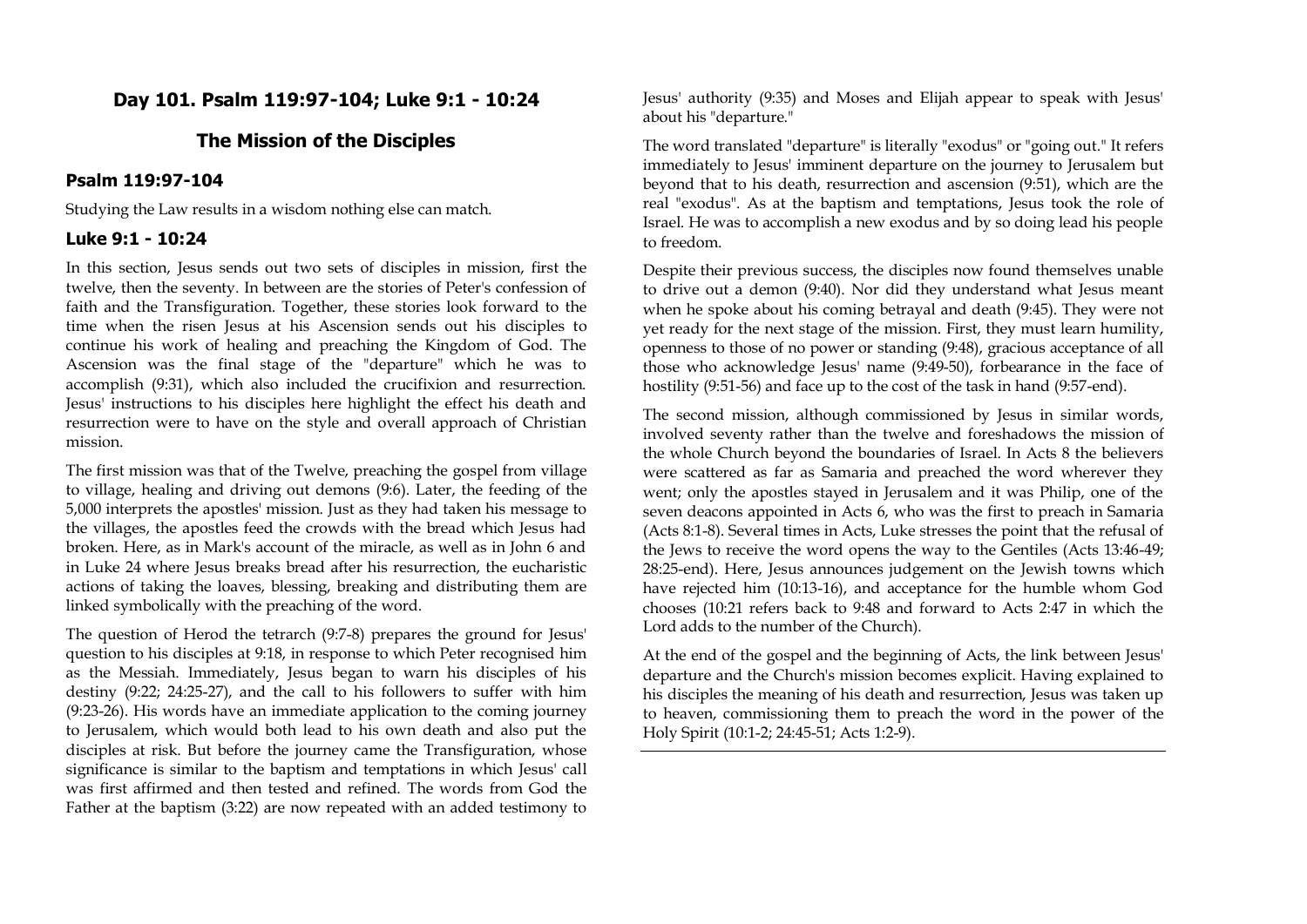# **Day 102. Psalm 119:161-168; Luke 10:25 - 12:12**

## **Jesus under Attack**

#### **Psalm 119:161-168**

Through his love for and obedience to God's commands, the psalmist finds peace in the face of persecution.

## **Luke 10:25 - 12:12**

On the road to Jerusalem, the conflict with the Jews begins to grow fiercer. The mission of the seventy implied a judgement on the Jewish people because they refused to accept Jesus. As the lawyers and the Pharisees argue with him, that refusal becomes more explicit. The lawyer who put Jesus to the test in 10:25 was only the first of many (11:16,53-54). Jesus' answer, given in the parable of the Good Samaritan, is that mercy is the heart of the Law. Whoever keeps the Law by showing mercy is "my neighbour" irrespective of his origin. God is raising up children of Abraham for himself from those outside the covenant people (3:7-9; 4:25-27; 11:29-32; 15:32; 19:9-10). The Samaritan and not the priest or Levite did what the Law required, but works of the Law on their own are not enough. What is required is attention to Jesus' words (6:46-49; 8:15,21; 10:38-39; 11:28).

The parable of the Good Samaritan is balanced by the story of Martha and Mary. Martha's good works distract her from her proper focus, Jesus himself and his words. Mary is an example to us of the receptive attitude that we need, uncluttered by the desire to justify ourselves by service. In teaching his disciples about prayer, Jesus put the emphasis on the same attitude. The heart of prayer is to come to God as a child to a Father, expecting to receive good things. The greatest gift is the Holy Spirit; the fact that the Holy Spirit is poured out on all God's people is a sign that the longexpected Kingdom has come as foretold in prophecies such as Ezekiel 36:26-27 and Joel 2:28-29. It is being received by the humble, who like Mary, listen to Jesus' words.

Ironically, while Jesus' opponents accused him of deriving his power from the devil, they themselves were acting as the devil had at the temptations, by putting him to the test and asking for a sign (4:9-12). Jesus' answer is

that his own miracles are evidence of the "finger of God" (11:20). This is a phrase which occurs at Exodus 8:19, where Pharaoh's magicians recognise the difference between what they can do by their magic arts and the greater power of God. In other words, the Jewish exorcists are like Pharaoh's magicians, while Jesus has come, like Moses, to set his people free.

Then follows a series of judgements on the Jews who reject Jesus. They may have been cleansed from evil by the Law, but their failure to receive Jesus will mean that their final condition is worse than the first (11:24-26). They will be judged by the Gentiles because of their failure to listen to wisdom or to repent (11:29-32, compare 7:29-35 for the themes of repentance and wisdom). They should be a light to others, but in fact they are darkness (11:33-36). Their piety is external, they keep the Law to themselves rather than offering it to the world. They have failed to fulfil their divine calling as a light to the nations and as a result they will bring upon themselves the judgement due to all Israel for rejecting God's word through prophets and messengers (11:37-52).

Luke himself had first hand experience of the way the pious Jews persecuted the Church; he was with Paul in Jerusalem when he was arrested and nearly killed. So in his next section, he applies some of Jesus' words to his fellow-Christians facing persecution. He reminds them that Jesus himself faced persecution (11:53-54), warns them to be on their guard against the hypocrisy of the Pharisees (12:1-3), urges them not to be afraid even of facing death for Jesus' sake (12:4-7) and to stand firm under crossexamination (12:8-12).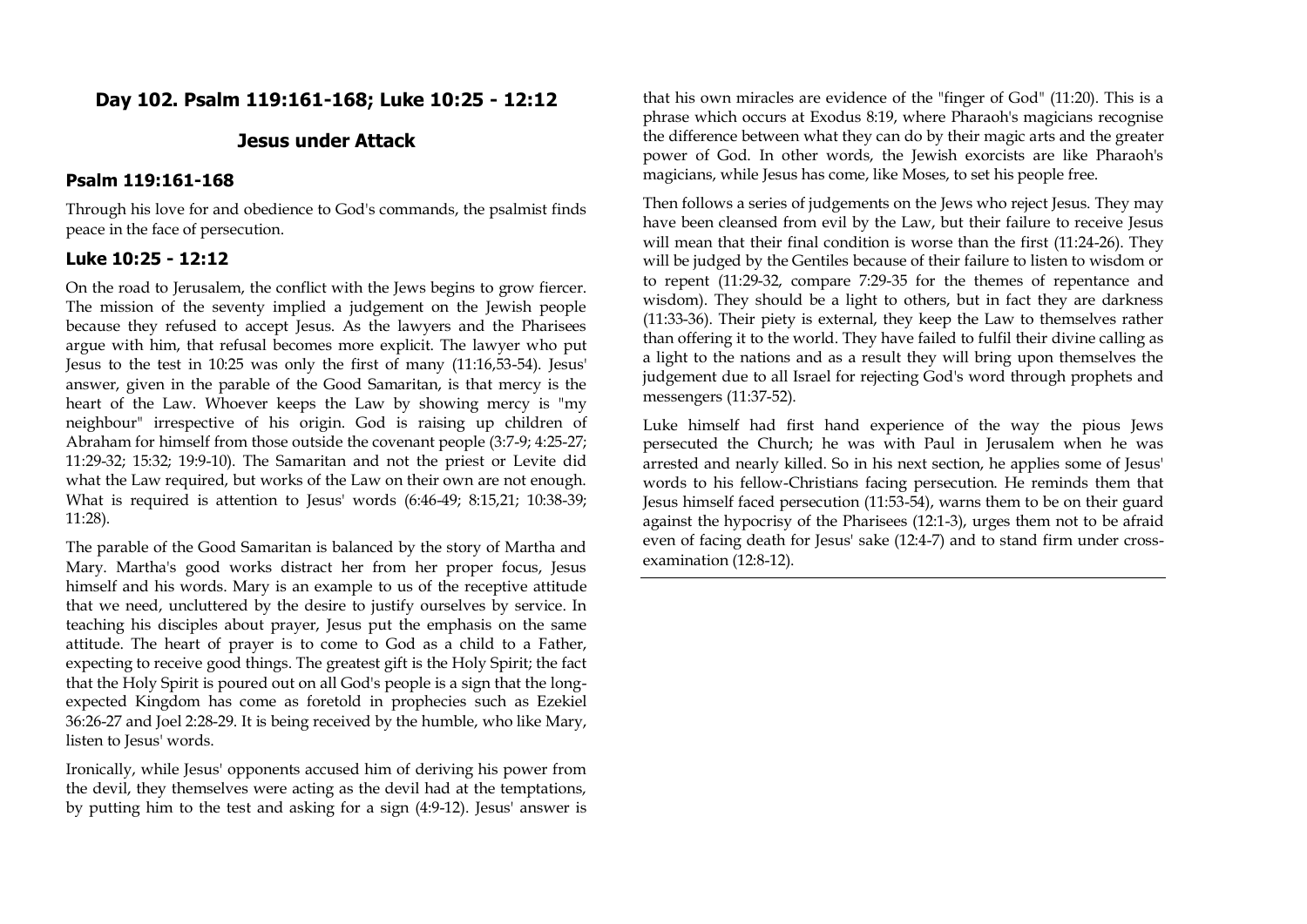# **Day 103. Psalm 119:81-88; Luke 12:13 - 13:end**

## **The Call to Decision**

### **Psalm 119:81-88**

Longing for the fulfilment of God's promises.

#### **Luke 12:13 - 13:end**

Jesus called his disciples to follow him to Jerusalem (9:21-26) and these chapters are punctuated with reminders that he was on his way to a final showdown (12:40,49-50,54-56; 13:24-25,31-end). A day of decision was coming, in which his followers would have to stand firm in their allegiance and those who opposed him would meet God's judgement.

Jesus first mentioned the dangers of wealth in the Sermon on the Plain (6:24-26), and in the parable of the sower he warned against the worries, riches and pleasures of this life which can choke the word (8:14). Now the time of decision is drawing near and his followers must sort out their priorities. The rich man, whose life was governed by his wealth, was not ready when God called him (12:20-21). Rather than material wealth, we should be seeking God's Kingdom (12:31) by using our wealth to provide for the poor and looking forward to wealth in heaven instead (see Deuteronomy 15:1-11 as an example of the way the Jews were expected to care for the poor and 2 Corinthians 9:8, in which Paul applies this teaching to a largely Gentile church).

Jesus' words on watchfulness have often been taken to apply to his Second Coming and the need for Christians to be ready for that event. In fact their application was much more immediate. Jesus was warning both followers and enemies alike that the day of decision was fast approaching. In verses 35-40 he was saying that his followers should always be ready for service at his command. This links with the previous section on avoiding the distractions of worldly cares and concerns. It is in this way and no other that we can be ready for the second coming, since none of us knows when that will be. Verses 42-48 refer indirectly to God's people today who know his will, but their immediate application is to Israel. They are stewards of the things of God and have been unfaithful; entrusted with much, much will be required of them and they will be found wanting.

The time of decision will bring division; some will be loyal to Jesus and others to Israel (12:49-53). But God is ready to haul Israel off to trial and unless she settles with him she will be punished (12:54-end). Judgement will strike at the heart of her worshipping life, the Temple, where those sacrificing will perish and the tower will fall on them (13:1-5; in verse 3 N.I.V. leaves untranslated the word *homoiõs*, which means "in the same way"). Israel is living on borrowed time (13:6-9).

The healing of the crippled woman is a reminder of why the judgement is coming. Israel's rulers are preventing the healing of the children of Abraham by their rigid adherence to the Law. They bind heavy burdens on people's backs, and only Jesus raises a finger to lift them (11:46). While they lock the door to the kingdom, Jesus is opening it (11:52). The kingdom may be insignificant and unnoticed now, but it will grow (13:18-21).

Again Jesus warns that the time of decision is approaching. The door is narrow, but his hearers must try to enter because the time for doing so is short. Those who think they are sure of a place in the Kingdom will be thrown out while many others who don't expect it come in (13:22-30). Finally, Jesus looks forward to the coming showdown. His ministry has only a short time left to run; soon he will be at Jerusalem, to die as prophets before him have died. But the result of his death will be the destruction of the Temple. This is the "house" which will be left desolate because it refused to receive him.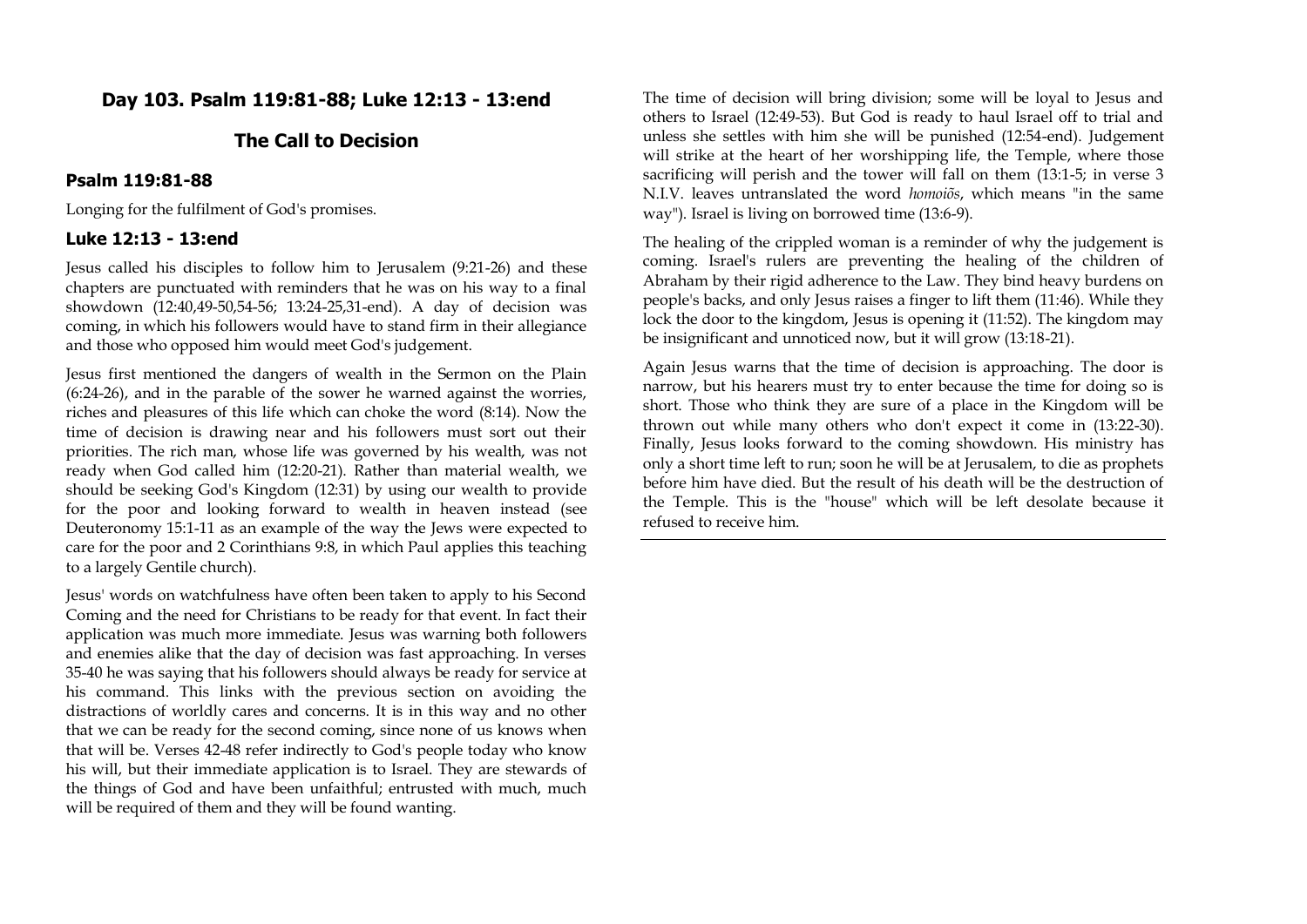# **Day 104. Psalm 119:169-176; Luke 14 - 15**

### **Invitations to the Feast**

#### **Psalm 119:169-176**

The writer looks to the Lord to rescue him, like a lost sheep.

#### **Luke 14 - 15**

These chapters begin with Jesus sharing a meal at the house of a Pharisee and end with the story of a banquet given for a returning son. They deal with the question at issue between Jesus and the Pharisees: What were the boundaries of the true Israel? Who will be welcome at the heavenly banquet?

The Pharisees believed that only the "righteous" who consciously strove to keep the Law in all its points were acceptable to God. In contrast, Jesus was teaching that God welcomes all, including "sinners." His own actions in sharing table fellowship with such people are a foretaste of the heavenly banquet (5:29-32; 15:2).

The healing of the man with dropsy immediately contrasts the attitudes of Jesus and the Pharisees. Whereas they refused to rescue the fallen, that is precisely what Jesus came to do (5:32; 11:46). Jesus' words in 14:5 introduce the theme of the lost son, taken up in the parable of 15:11-end. That lost son is Israel and Jesus has come "to seek and to save" them (19:9-10; see Exodus 4:22-23; Hosea 11:1).

Words of advice about etiquette at a meal have overtones about the heavenly banquet. Jesus had already told the Pharisees to beware looking for places of honour (11:43). Now he adds a warning: they may not receive the place of honour in the Kingdom of God which they expect (14:7-11). Again, he warns them that their generosity is too limited in its extent (6:32- 36; 10:29; 14:12-14).

The parable of the Great Feast amplifies the warning of 13:28-30. Those with a claim to first place at the feast are excluded and their places taken by the blind and the lame from both town and countryside, the people Jesus had warned his host to include on his hospitality list. In the double commission of the master to his servants is a hint that once the numbers from Israel are complete and those previously unregarded welcomed in, there is still room for more.

To balance his emphasis on the breadth of God's welcome, Jesus now reminds his would-be followers of the costs of discipleship (see also 9:57 end; 13:23-27). The invitation is open, but the conditions are tough. They will have to leave their families and go with him to Jerusalem to face death. The words about "hating" one's family (14:26) are an emphatic way of making a comparison; the meaning is simply that Jesus must take a higher priority. Israel, which has missed its vocation, is the salt which has lost its flavour; the same fate may befall the would-be followers unless they begin with the intention of giving up everything for Jesus (14:33-35).

In chapter 15, Jesus welcomes sinners and eats with them. The banquet at which all are welcome has symbolically begun, but it is sinners and not the righteous who have the honoured places. Jesus has come not to reward the righteous, but to seek and to save the lost (15:7,10; 19:10).

The parable of the prodigal son presents a picture of a gracious God welcoming home the sinner. The son was the worst of sinners. He had treated his father as if he were dead, separated himself from him and squandered his property. Yet when he repented and returned, his father welcomed him home, and gave a feast in his honour. The call to Israel to repent and return and the picture of God's forgiveness Jesus gives here has its origins in the prophecies of Hosea and Jeremiah (Hosea 11:1-11; Jeremiah 3:11 - 4:2). The character of the elder son holds up a mirror to the Pharisees, asking them to reconsider their opposition to Jesus' gospel of grace.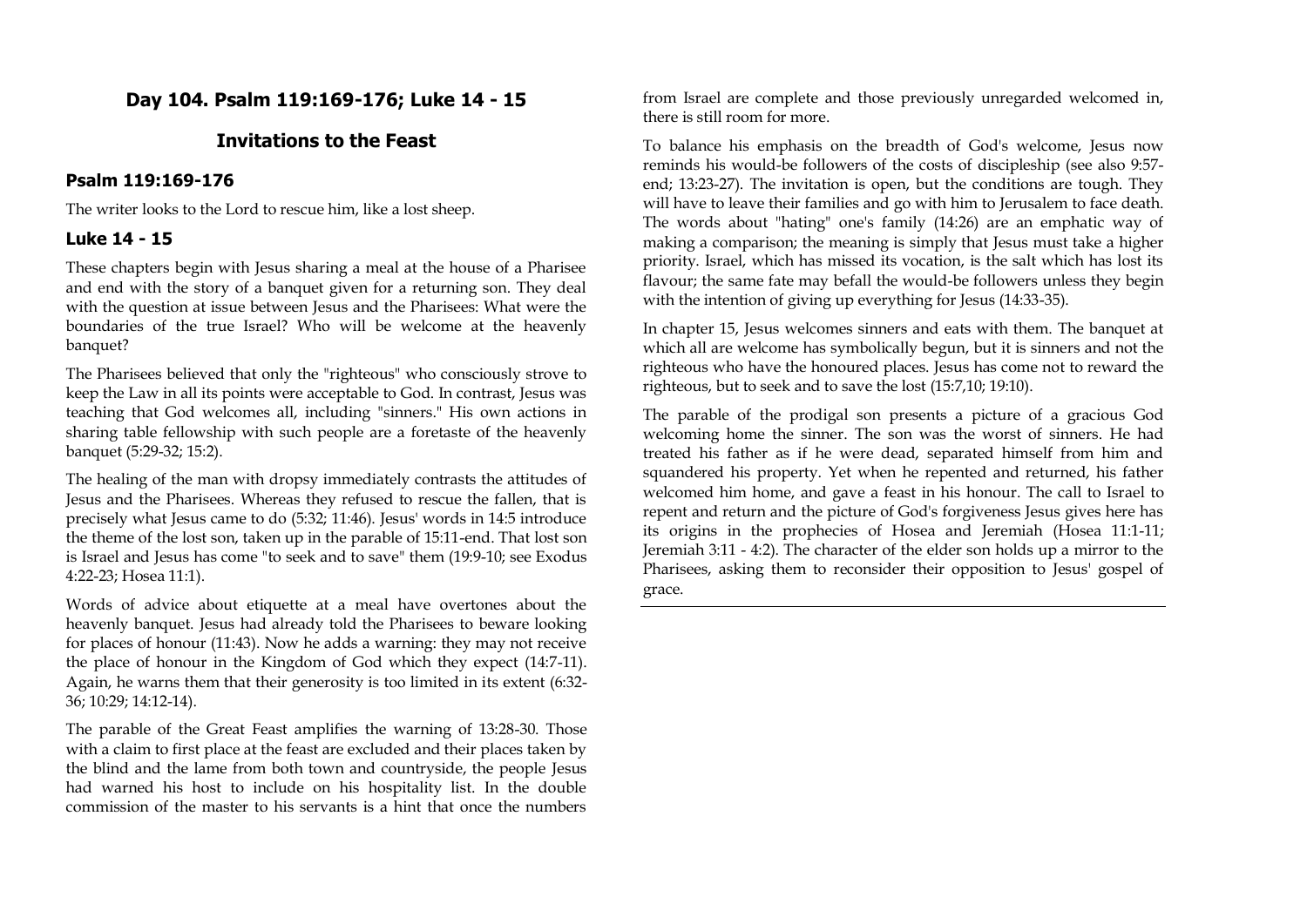# **Day 105. Psalm 119:9-16; Luke 16 - 17**

## **Distractions**

#### **Psalm 119:9-16**

Study of God's word moulds a person's life.

#### **Luke 16 - 17**

As always, Luke balances his emphasis on the grace of God with a reminder of the demands of God's Kingdom. Those who, like the prodigal son, are welcomed freely into the Kingdom, need to bear fruit worthy of repentance (3:8). In the parable of the sower, Jesus commends those who hold on to the word with a noble and good heart, persevere and bear fruit (8:15). Talking to Martha about her sister Mary Jesus had said, "One thing is needed; Mary has chosen what is better," (10:42). In these two chapters he gives some examples of what he means and the distractions which can arise.

The key verse in chapter 16 is verse 13, which binds the two stories and the teaching together. The steward's dishonest actions show that he had rightly estimated his master's character. The message for Jesus' followers is not that dishonesty is acceptable, but rather that we should rightly understand God's character and allow him to mould our values and priorities. We are to use our money as shrewdly as do the children of this world, but for eternal purposes. All we are given here belongs to God and we are stewards; our real inheritance will not come to us until we enter the Kingdom.

Being lovers of wealth, the Pharisees mock him, so Jesus assures them that what they reject is the message of the Law, which can never pass away (16:14-17). The rich man failed to win friends and be welcomed into eternal dwellings, but he should have known from the Law what God expected of him. There is no divorce between the Law and the Kingdom (16:18); the requirements of the Kingdom include those of the Law (10:25-37).

Throughout the stories are overtones of warning to the Jews. When asked to give an account of their stewardship, they will be found wanting (16:1). They will not be welcomed into eternal dwellings or invited to the feast in heaven (16:9,23). It is because they do not listen to the Law and the prophets that they will not listen to Jesus (16:31).

Distractions can also arise from within the household of faith. Lack of care for another's faith (17:1-2), condemnation of the weak or sinful (17:3-4), a desire for the spectacular rather than persevering service (17:5-6), pride in one's good works or position of responsibility (17:7-10). As with the Law (10:25-37), it is a Samaritan who demonstrates the correct attitude, one of humble thankfulness (17:11-19).

Finally, we can be distracted from the one thing needed by a preoccupation with the coming of the Kingdom. We do not need to wonder about times, Jesus says, because the Kingdom is here now, "within" or "among" us, like the word of God in the parable of the sower. The "day" of the Son of Man is like the "day of the Lord" in the Old Testament. Prophets like Amos warn that the "day of the Lord," which Israel expected would bring their vindication, will in fact bring judgment (Amos 5:18-20). The same will be true for Israel at the day of the Son of Man, and for those followers of his who, like the people of Noah's day and Lot's, are distracted by the cares of this life (17:26-29). Those who try to save their lives, will lose them; only those who lose their lives will keep them (17:33).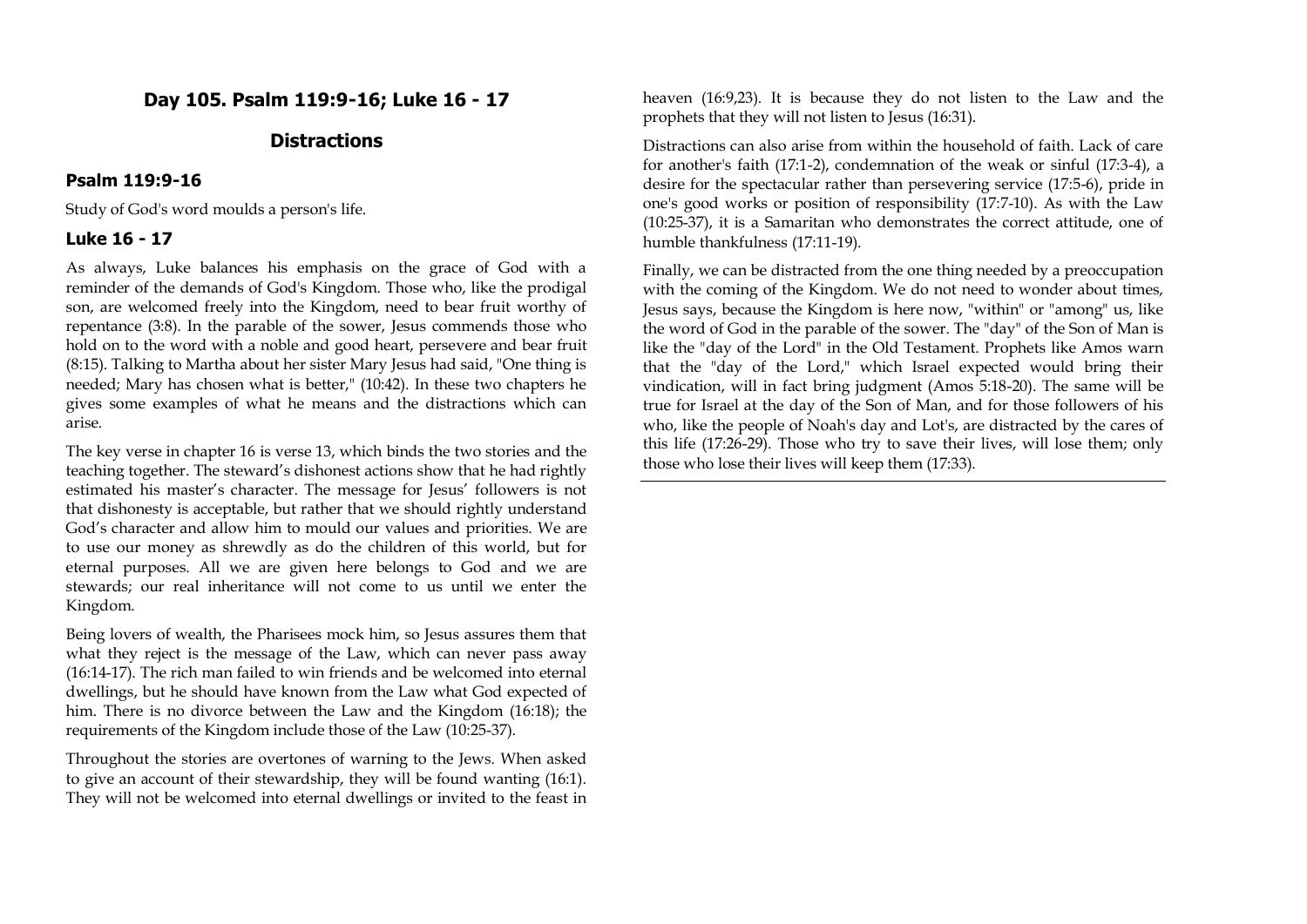# **Day 106. Psalm 119: 33-40; Luke 18 - 19**

## **Entry into Jerusalem**

### **Psalm 119:33-40**

If we yield our lives to God, he himself will take a part in turning us towards his teaching. The writer also prays for protection in persecution.

## **Luke 18 - 19**

Despite Jesus' warnings about what would happen to him in Jerusalem, the disciples still expected the Kingdom to come in power when he got there (19:11; Acts 1:6). The focus of the teaching Luke collects in these chapters is on the need for Christians to wait patiently for the Kingdom to arrive. Again the foundation for what he says here is laid in the parable of the sower, with its contrast between those who give way under persecution, those for whom the cares of life choke the word and make it unfruitful and those who display patient endurance (8:13-15).

The qualities Jesus highlights are perseverance in prayer (18:1-8), humility (18:9-14, 15-17) and the need to avoid the love of money (18:18-27). In these last two respects, they are to avoid the sinful attitudes of the Pharisees (14:7-11; 16:14-15). Unlike that of the lost son, where in the figure of the father Jesus gives us a word picture of God's grace (15:22-24), the parable of the unrighteous judge (18:1-8), like those of the friend at midnight and the unjust steward, use contrast to show us what God is *not* like (11:5-8; 16:1-9).

As usual, Luke uses two stories to comment on and amplify Jesus' teaching. The disciples are blind to the destiny awaiting Jesus, but a blind man calls on him as Son of David, receives his sight and follows him. A rich ruler finds parting with his wealth in order to gain eternal life too difficult, but a wealthy tax collector gladly gives away half his possessions and receives salvation and a place among the children of Abraham.

The parable of the ten "talents," pounds or minas is another warning of the dangers of unfaithfulness. 19:26 is a parallel to 8:18, which immediately follows the parable of the sower. Nothing is to prevent the seed of God's word from bearing fruit.

The parable is also a warning to the Jews to bear fruit before it is too late. Approaching Jerusalem, the focus of attention begins to shift back to the fate of the city. As he enters, Jesus warns his enemies of the fate in store for them if they continue to reject him (19:27,41-44). The words of prophecy in 19:44 are reminiscent of Psalm 137:7-9, a prayer of Israel for vengeance against their enemies. The vengeance they prayed for falls on them because they have refused either to love their enemies or to share the grace of God with them (6:35-36; 12:47-48). In the cleansing of the Temple, Jesus acts out the coming judgement.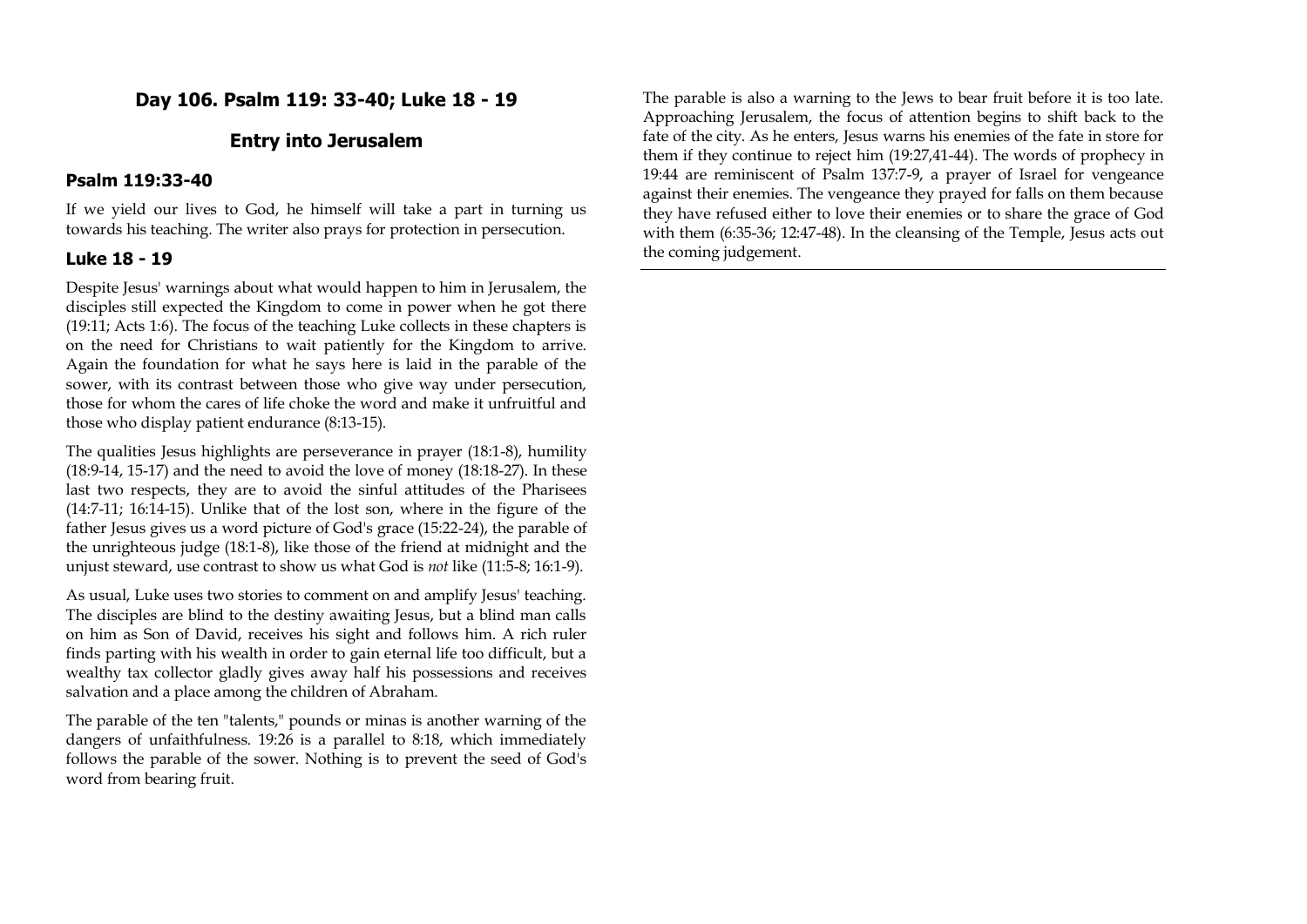# **Day 107. Psalm 119:89-96; Luke 20 - 21**

### **Jesus in Jerusalem**

### **Psalm 119:89-96**

The word of God is eternal and will never pass away. The psalmist takes refuge from his enemies in study of the Law.

### **Luke 20 - 21**

In Galilee and on the way to Jerusalem, Jesus used in his teaching many images drawn from country life. In Jerusalem, he was meeting the chief priests and Jewish leaders. With them, he used arguments of a different type. The parable of the vineyard is based on a recognisable scriptural image, as the priests and scribes knew (20:19); the Sadducees recognised only the five books of Moses as fully authoritative, so Jesus went to Exodus for a proof of the reality of the resurrection (20:37-38); 20:41-44 is a typical rabbinical argument. As a teacher, Jesus adapted his presentation to the background of his hearers.

Jesus' ministry and that of John were linked together from the beginning (1:17,76; 3:15-17; 7:26-27). The authority behind them was the same and it was because the Jewish leaders did not accept the authority of John's preaching that they refused to accept Jesus (7:29-30). Jesus' answer thus went to the heart of their question (20:1-8). Following up, Jesus tells a story about a vineyard, which would have been instantly recognisable to the leaders as an image for the people of Israel. In Isaiah 5:1-7, the prophet had spoken of Israel as the Lord's vineyard and announced the Lord's judgment because they had not produced the fruit he expected. The same theme appears in Psalm 80:8-end. In Jesus' story, the tenants are not only unfaithful but rebellious. John was the latest of the prophets to have been killed, and Jesus expected soon to follow him. But he also expected to be vindicated, so he added the quotation from Psalm 118 (20:17-18).

As before (11:53-54), the Jewish leaders tried to catch Jesus out in what he said, but as before (5:22; 6:8; 7:39-40; 11:17; 14:1-5) Jesus saw through them. The question about taxes went to the heart of Jesus' claim to be Messiah. If he really was the Messiah, the Jews would have expected him to oppose taxes to the Romans. They believed he had come to set Israel free from

foreign rule. But Jesus' answer left open the question of what rightly belonged to Caesar and what to God, leaving them astonished, unsure what he meant (20:26). In his later question, Jesus again challenged their expectations; they called the Messiah the Son of David, but David himself expected a greater person (20:41-44).

From 20:45, as Luke makes clear, the teaching is for the disciples, and Luke would have been thinking of the Church, of which he was a part. In contrast to Mark, from which most of the words of chapter 21 are taken, at the time Luke was writing, Jerusalem had already been destroyed by the Romans. Luke is therefore recording Jesus' words in the light of what had actually happened. He knew there would be a period of persecution by the Jews, which would be brought to an end by the destruction of the Temple. This Luke saw as judgement on the Jews and vindication for God's people, the Church. The images of global destruction, drawn from the prophets (21:25-26) referred originally to the fall of Babylon and the coming of the Son of Man to the vindication of God's people (Daniel 7). Now Jerusalem is Babylon the persecutor and the Church God's people.

The message for God's people is to stand firm under persecution (21:12-19) and to avoid the anxieties of this life (21:34). Again, the parable of the sower provides the foundation (8:13-14).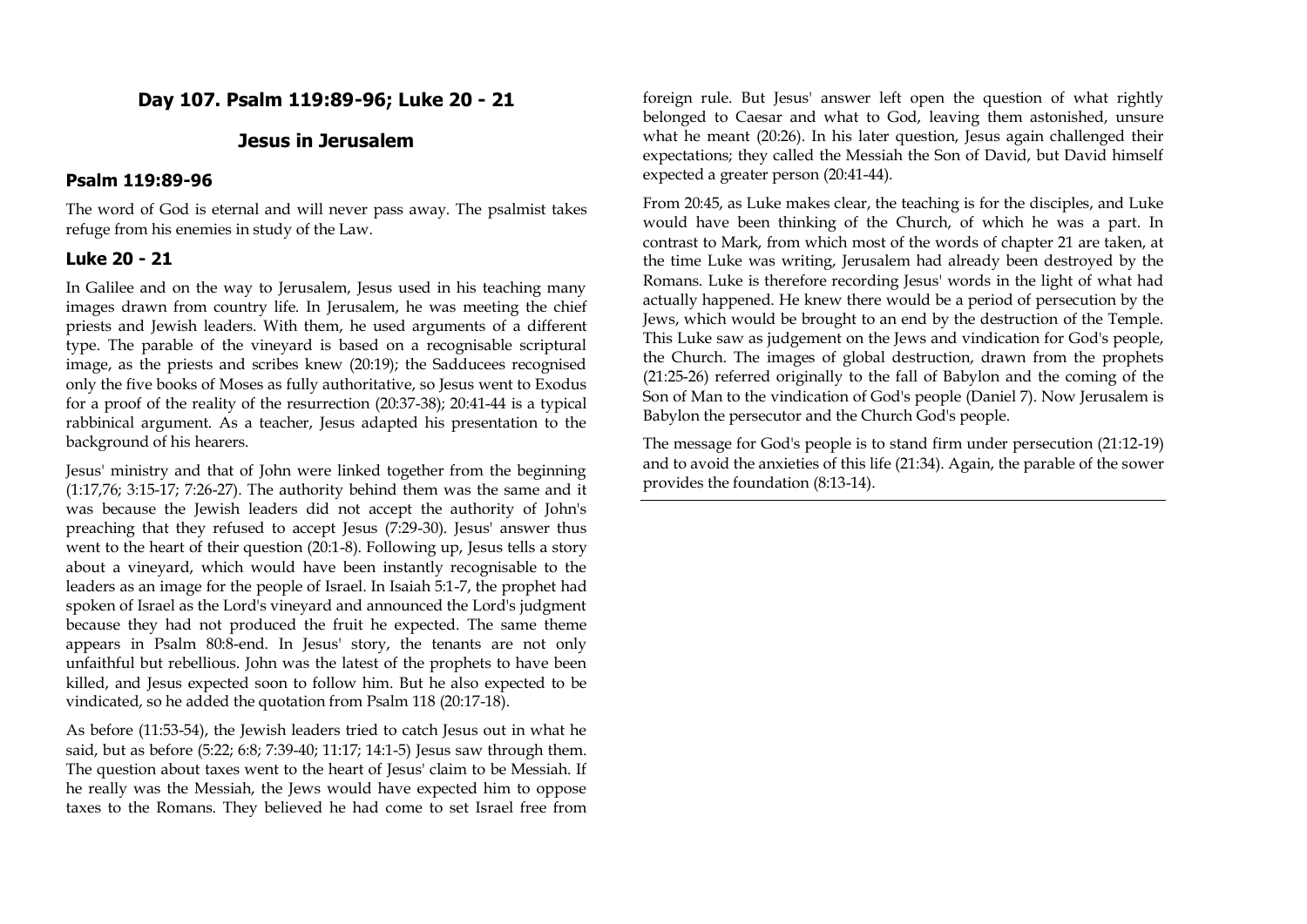# **Day 108. Psalm 119:153-160; Luke 22:1-62**

## **The Last Supper and the Arrest**

### **Psalm 119:153-160**

A prayer for protection

#### **Luke 22:1-62**

At the Last Supper, Jesus is conscious that the hour of his final trial has come. Throughout the chapter, there are continual reminders of the inevitability of his suffering and death (22:15,22,37,53) but at the same time hints of his final victory (22:16,28-30,32).

Of the three gospels which record the words of institution, Matthew, Mark and Luke, Luke alone has two cups of wine, one at the beginning of the meal and a further cup at the end. This is closer, in fact, to the Passover ritual, where the meal both starts and finishes with a cup of wine. The fourfold action of taking, giving thanks, breaking and giving is carefully preserved (22:19).

The words of institution are firmly set in the context of Jesus' sufferings by his words both before and after. Jesus is on his way to betrayal, suffering, death and resurrection. These words, constantly repeated in Christian worship, are to serve as a reminder to the Christian community of who they are to be, the servant people of God. So Luke moves the words about servanthood, which in Mark occur in chapter 10, to the Last Supper to emphasise the connection with communion. As the disciples sit at table, Jesus reminds them that the greatest among them is the one who serves.

The Supper is also a reminder of the heavenly banquet; in heaven, Jesus assures his disciples, their seats will be thrones. But first they must endure persecution (see Romans 8:17-18). Jesus' disciples share his vocation to suffering. The difference is that we have not the strength to stand on our own. Peter is the representative disciple, not only as the leader, but as the one who will fall away and need to be restored. But because this will happen to Peter, it means that any who fall away under persecution can also be restored (22:31-32).

In Gethsemane, Jesus' warning is acted out; the disciples have not the power to stay awake. While they fail the test, Jesus wrestles alone and submits to the will of God. Gethsemane is his time of trial; from this point on, having defeated the temptation, Jesus goes to his death calmly, trusting in God. He faces the hour of darkness in love, not resisting his enemies but forgiving them and even healing the high priest's servant's ear, while Peter finds his natural strength inadequate.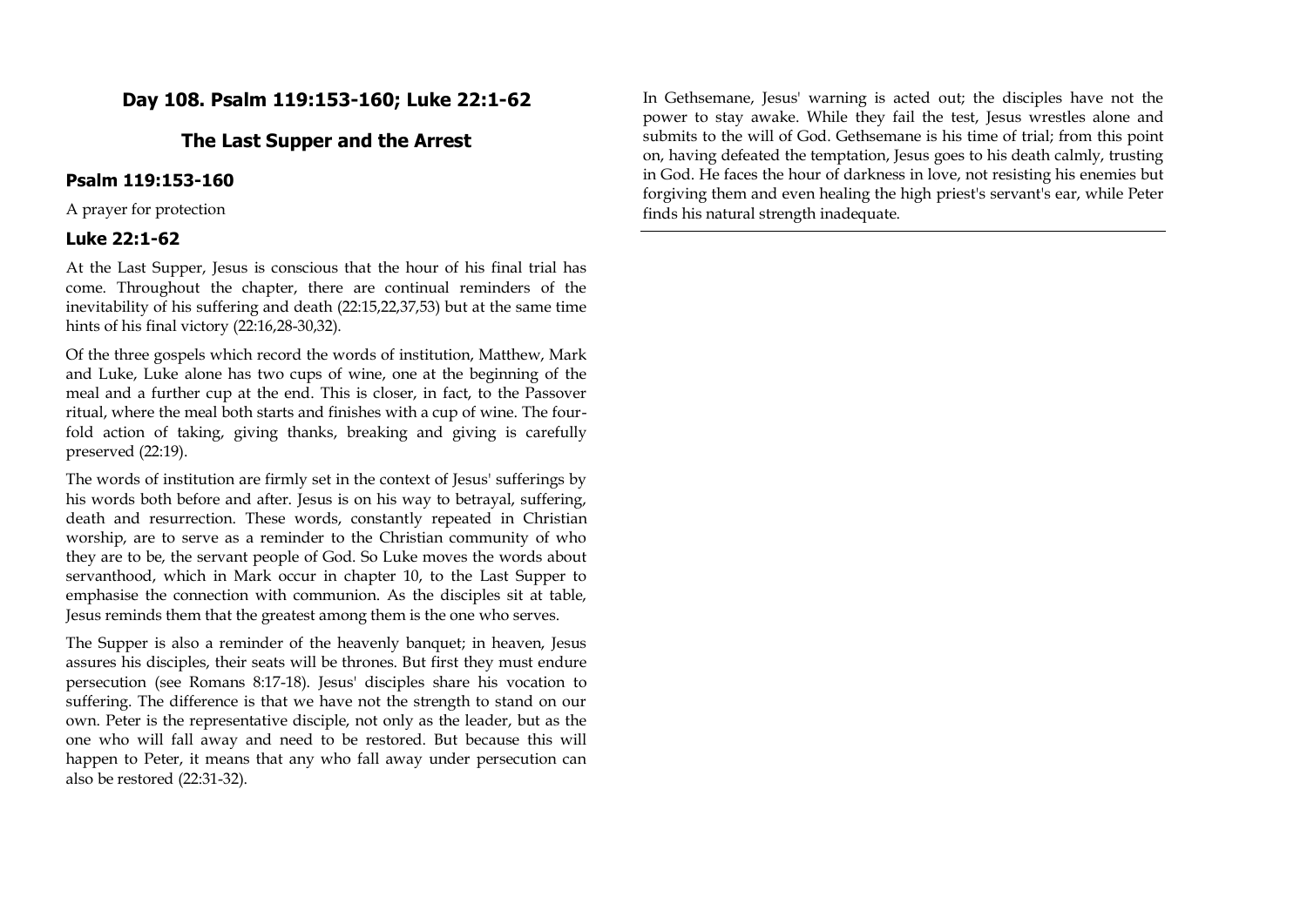## **Day 109. Psalm 69; Luke 22:63 - 23:49**

# **The Crucifixion**

### **Psalm 69**

The writer prays for help in the midst of persecution. There are several similarities between this psalm and the experience of Jesus: surrounded by enemies (69:4); cut off by his family (69:7-8); zeal for God's house (69:9); mocked by onlookers (69:10-12); scorn instead of comfort (69:19-20); vinegar instead of wine (69:21). But unlike the psalmist, Jesus did not need to acknowledge his own fault (69:5-6), and whereas the psalmist accused (69:22-28), Jesus forgave his enemies (Luke 23:34).

#### **Luke 22:63 - 23:49**

The crucifixion is the culmination of Jesus' life's work and the focus of all that God was doing for us through him. He was the final prophet, rejecting whom the people of Israel were bringing judgement on themselves (Luke 20:14-16); he died to save his people from their sin (Matthew 1:21; 26:28); he was giving his life as a ransom for many (Mark 10:45); he was undergoing the depths of suffering (Isaiah 53:4; Matthew 8:17); he was defeating Satan and the evil heavenly powers (Colossians 2:15); he was sharing his life with men and women (John 6:51); he was drawing together the scattered people of God (John 12:32-33); he was demonstrating the love of God (Romans 5:8).

Because of this the different gospels emphasise different aspects of Calvary. Mark shows us Jesus' agony and the experience of abandonment through his cry of desolation (Mark 15:34). But for Luke, the struggle against temptation took place in the garden of Gethsemane. Thereafter, Jesus goes to his death in perfect trust in God, forgiving his enemies (23:34) and committing his spirit into God's hands (23:46). He is an example of trust in God in the face of persecution and death, and in Acts, Luke shows us his disciples following his example (Acts 5:40-41; 7:59-60).

As well as Jesus' perfect trust in his Father, Luke also emphasises his innocence. It is recognised only by Pilate (23:4,14,22), the penitent thief (23:41) and the centurion (23:47). Although innocent, Jesus is dying for the sins of guilty people such as them. Adam's sin locked the gate of Paradise against the whole human race (Genesis 3:24), but Jesus' death opens it again (23:43).

At his birth Jesus was given the titles Son of God, Messiah and king of the Jews (1:32-33; 2:11). At his trial, the Jews reject these titles and refuse to accept him (22:67,70; 23:3,35). Under these titles, he is finally executed (23:38-39). Throughout his life, Jesus had been warning of judgment on the Jewish establishment for its unfaithfulness to God's call and welcoming sinners into God's kingdom. Now, at the point of his death, he continued to do both (23:28-31,39-43).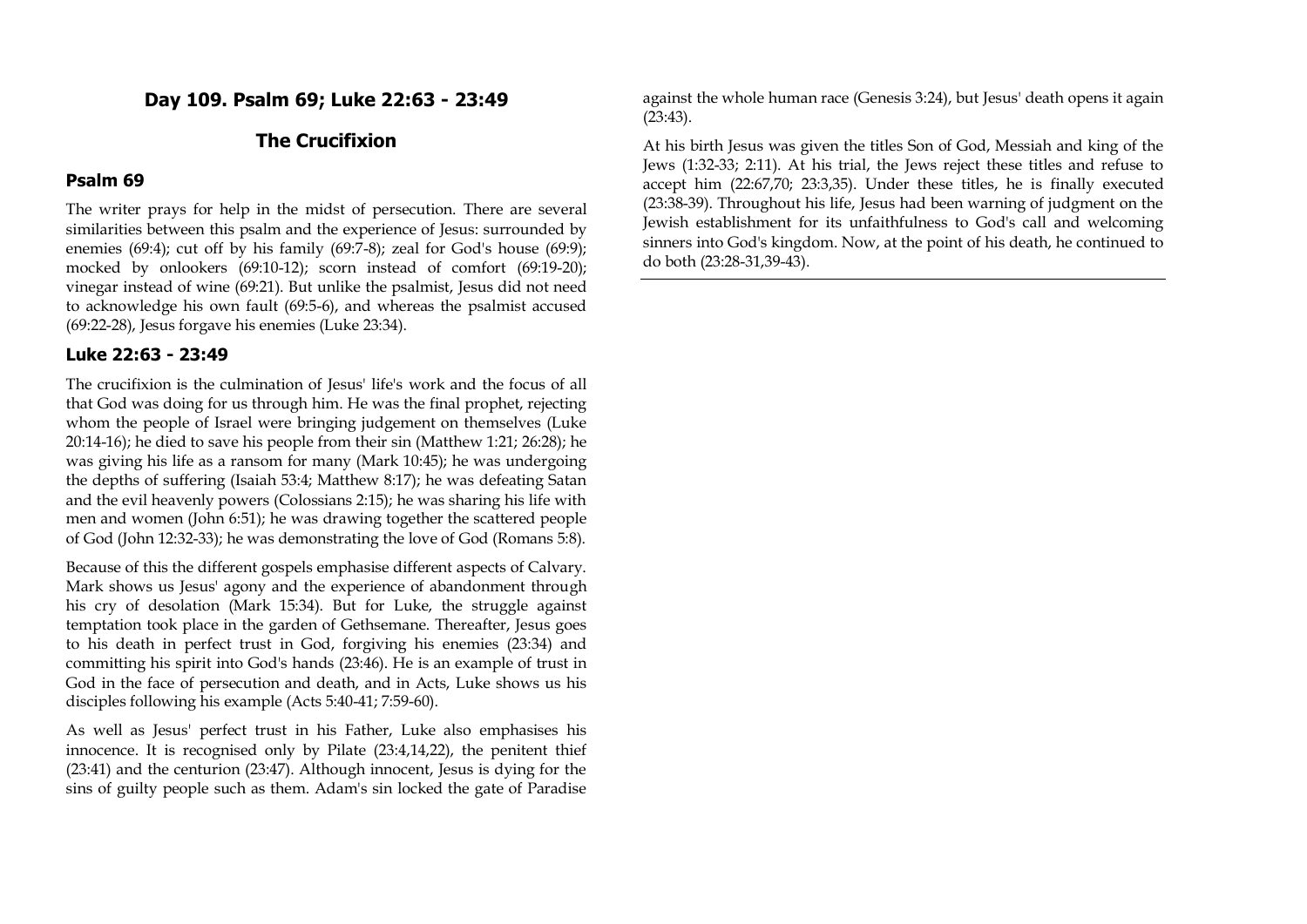# **Day 110. Psalm 16; Luke 23:50 - 24:end**

# **The Resurrection**

## **Psalm 16**

The writer thanks God for all his goodness. Not only is God the giver of blessings, he is also the Lord of life and death. So the psalmist looks confidently for God to keep him from the grave and instead to give him joy in this life.

## **Luke 23:50 - 24:end**

Throughout his life, Jesus predicted not only his death but also his eventual vindication (12:32; 13:28-30,31-35; 17:24-25; 18:28-30; 20:17-18; 21:27-28; 22:15-18,67-69; 23:43), but only twice does he speak specifically of his resurrection (9:22; 18:31-33). When it came, the disciples were completely unprepared and slow to believe (24:11,25,41).

Like the birth stories, in which the coming of God's Son is announced first by angels, it is angels who first announce the resurrection (24:4-7,22-23). Like the birth stories, the resurrection begins a new stage in the history of the Kingdom of God. Then Jesus came to live on earth, now he is risen and returning to his Father, leaving the apostles to carry on his work (24:46-49).

The story of the two disciples on the road to Emmaus has all the feel of a first-hand account, and probably came from Cleopas himself. In that respect, it is very like the story of Peter's release from prison in Acts 12, where the maid Rhoda is also named and may have been Luke's source. The other disciple may well have been Cleopas's wife, Mary, mentioned in John 19:25. But Luke tells the story in such a way as to show how the risen Jesus is present to his disciples, not just in the period after the resurrection but in the present.

At first, the two are walking alone, then Jesus joins them, but they fail to recognise him. However, their understanding of all he has done grows and their faith is kindled as he explains the Scriptures to them. Finally, he breaks bread with them, in the characteristic manner which was remembered in the eucharist, and they recognise him. Luke is showing us that we too may be unaware of the presence of the risen Lord with us in our daily lives. But in reading the Scriptures, he can open our minds to greater understanding, and in the breaking of bread we recognise his presence with us.

The purposes of Jesus' appearances to his disciples were, first, to prove to them that he was really alive (Acts 1:3). This he did by eating with them and showing them his hands and feet. Luke does not tell us, as John does, why his hands and feet should be significant (24:38-40; John 20:25-27). The fact that Jesus' risen body bore the marks of the nails must have been wellknown to the Christian communities for whom the gospel was written. Secondly, Jesus explained the Scriptures to them, helping them to understand what they had failed to grasp before (18:34; 24:45). Thirdly, he prepared them for their coming task as witnesses to his crucifixion and resurrection in the power of the Holy Spirit.

Thus in the last chapter of his first volume, Luke emphasises the continuity between Jesus' ministry and that of the Church. The message of the angels on Easter morning inaugurates a new stage in the progress of the gospel, in which the risen Christ is present to his Church in Word and sacrament, and the Church bears witness to his crucifixion and resurrection and continues the call to repentance.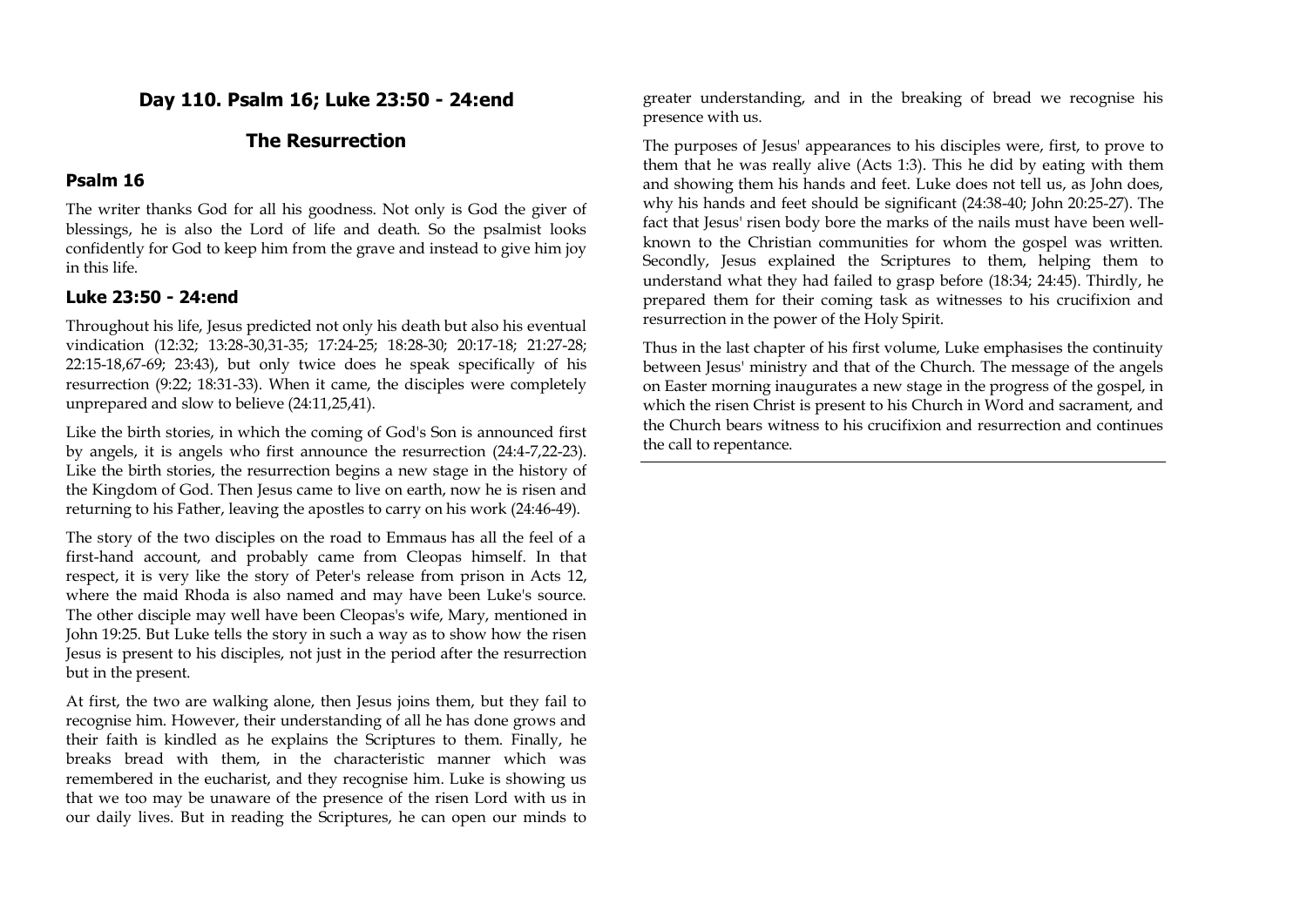## **Day 111. Psalm 87; Acts 1 - 2**

#### **Pentecost**

#### **Psalm 87**

People from all nations acknowledge Israel's God and he acknowledges them as citizens of Jerusalem.

### **Acts 1 - 2**

At the beginning of his second book, Luke links the history of the early Church, which he is about to tell, with that of Jesus. A new stage in the kingdom of God is beginning, characterised by a new baptism, the baptism with the Holy Spirit (1:5). During this time, the apostles are to be witnesses of Jesus, beginning at Jerusalem but going to the whole world (1:8). The book ends with Paul preaching while under house arrest in Rome, but Luke is obviously looking beyond Rome to the evangelisation of the whole known world. This period is the "last days" (2:17), the time immediately before the end. When the disciples ask about the restoration of the kingdom to Israel, Jesus does not answer them directly. He tells them to wait for the time set by the Father (1:6-8). The mission of the Church takes place in the expectation of a final decisive intervention of God, when Jesus will return (1:11).

Before the Holy Spirit came, Peter proposed the restoration of a twelfth apostle. Matthias, when he was chosen, was to be a witness to the resurrection, his qualification that he was one of those who had been with Jesus from the beginning (1:21-22). This means there must have been several among the hundred and twenty to choose from. At that stage, the institutional number 12 seemed important. It has been suggested that it was intended by Jesus to correspond to the twelve tribes of Israel (see Luke 22:28-30). But we soon find deacons such as Philip and Stephen witnessing to the resurrection with great power (6:8-10; 8:4-8) and James, the Lord's brother, joins Peter and John as one of the main leaders in the Jerusalem Church (Acts 12:17; 15:13). Later Paul becomes an apostle "out of time" (1 Corinthians 15:8), and names others of his companions as apostles (Romans 16:7). As pillars of the Jerusalem Church, the twelve remained important for a while, but the dynamic of the Church's mission in the power of the Holy Spirit made titles like "apostle" fluid and threw up other leaders.

Just as the story of Jesus' rejection at Nazareth is programmatic for the understanding of his preaching and ministry, the story of Pentecost is programmatic for understanding the preaching and life of the early Church. The apostles receive the baptism of the Holy Spirit and fire in fulfilment of the prophesy of John the Baptist (Luke 3:16). Led by Peter, they witness with great power to the crucifixion and resurrection of Jesus and the way it fulfils Scripture. The response of those who hear is to believe and be baptised, for forgiveness and the gift of the Holy Spirit, a gift available to all generations and all peoples (2:39). The Church meets for a fourfold purpose: the apostles' teaching, the common life, the celebration of the eucharist and prayer (2:42). The effects of the Church's life are to create awe, wonder, generosity and joy among the believers and to attract others, among whom are those whom the Lord himself saves and adds to their number (2:42-end).

Apart from the gathering of men and women from all over the known world, as a foretaste of the world-wide mission which was beginning, Pentecost has another significance. For the Jews, the festival commemorated the giving of the Law at Mount Sinai. With the Holy Spirit, God inaugurates a new covenant, in which the Law is to be written on people's hearts (see Jeremiah 31:31-34; Ezekiel 36:24-28). The Spirit himself is a new law, enabling us to keep the written Law from our hearts (Romans 8:1-4).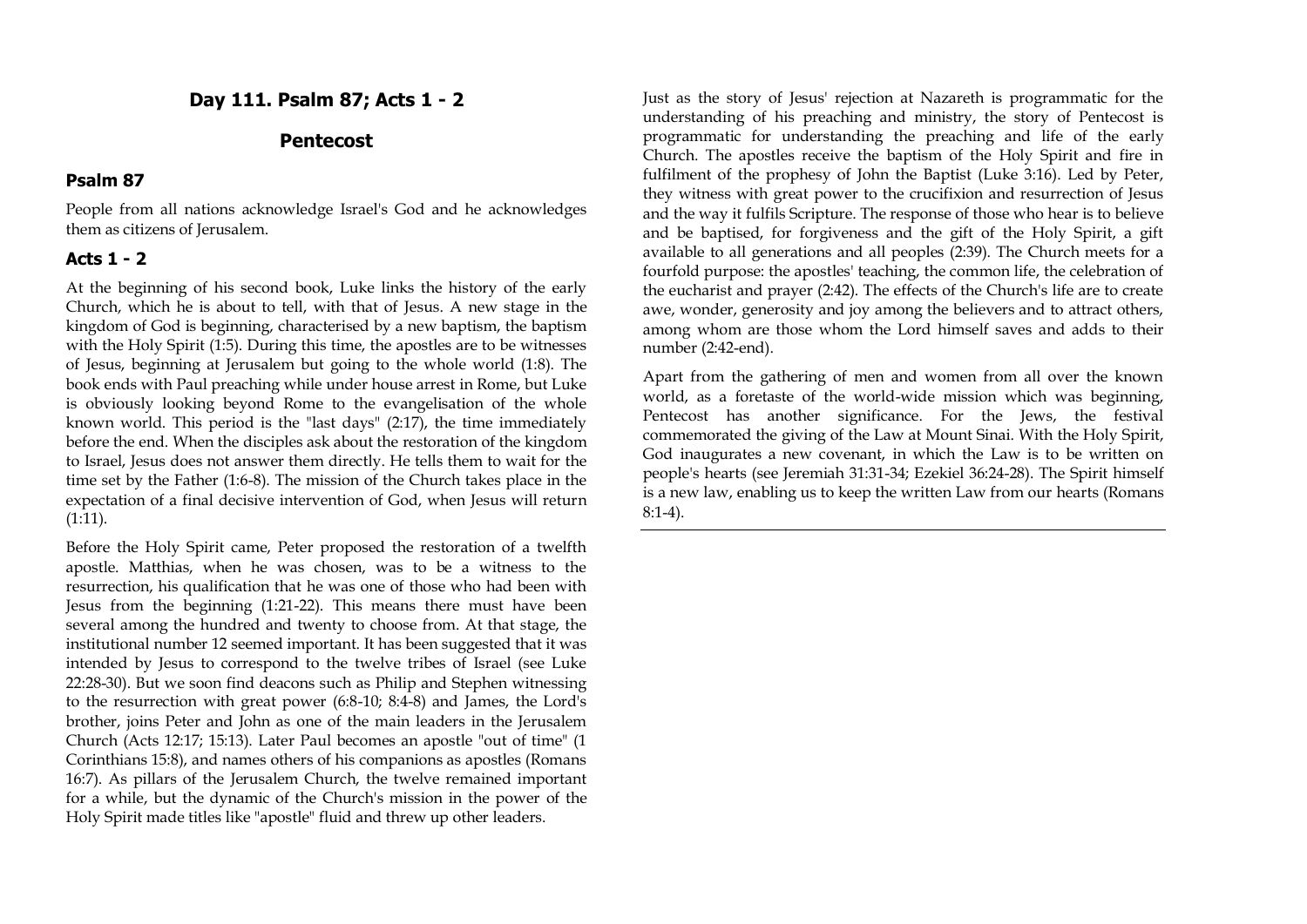# **Day 112. Psalm 95; Acts 3 - 5**

# **Preaching and Persecution**

## **Psalm 95**

A call to worship God the Creator coupled with a warning against ignoring his voice.

# **Acts 3 - 5**

Having begun by preaching in the power of the Holy Spirit, the apostles now begin a ministry of healing in the name of Jesus (3:6,16), and run into persecution, just as Jesus did.

Peter's speech in chapter 3 shows most of the same features as the one in chapter 2: Jesus has been crucified by the Jews, but raised by God, according to Scripture. The way to respond is to repent (there is no mention of baptism this time) and receive forgiveness and "times of refreshing" (where we would expect him to mention the Holy Spirit). Jesus is now reigning in heaven and waiting to give his people time to repent before returning at the time when God will restore everything. In this speech, Peter calls Jesus the "author of life" (3:15) and the words "times of refreshing" (3:19) literally mean times of "revivifying" or new life. The healing of the lame man was evidence of life given in the power of Jesus' name.

Peter also reminds the rulers of the vocation of Abraham's descendants to become the means through which God will bless all nations. The blessing Jesus offers is to be shared with the whole world (3:25-26). But with their hearts and minds set against God's call to bless the nations the rulers refuse the blessing offered to Israel.

It was the Sadducees, who believed there was no resurrection, who took exception to Peter's words (4:1-2). The persecution of the Church began as a rather heavy-handed attempt by one section of Judaism to maintain its standing in the Temple and Jerusalem. At this stage, however, the Jews were both puzzled and divided, unsure of what to do (4:14,21; 5:33,40), while the apostles displayed courage (4:13), eloquence and the power of the Holy Spirit (4:31,33).

At the same time, the infant Church continued to grow spontaneously, through the power and grace of the Holy Spirit and its own unity of mind and purpose (4:32-33). The judgment on Ananias and Sapphira showed that such unity, and the openness and generosity that went with it, had divine sanction. Although the Church's fellowship was a gift from God, it was possible for men and women to subvert it by greed and dishonesty. Later in the Church's life, many causes of disunity and lack of love had to be sorted out by painful decision making, but at this early stage a direct intervention of God made clear the importance of the common life.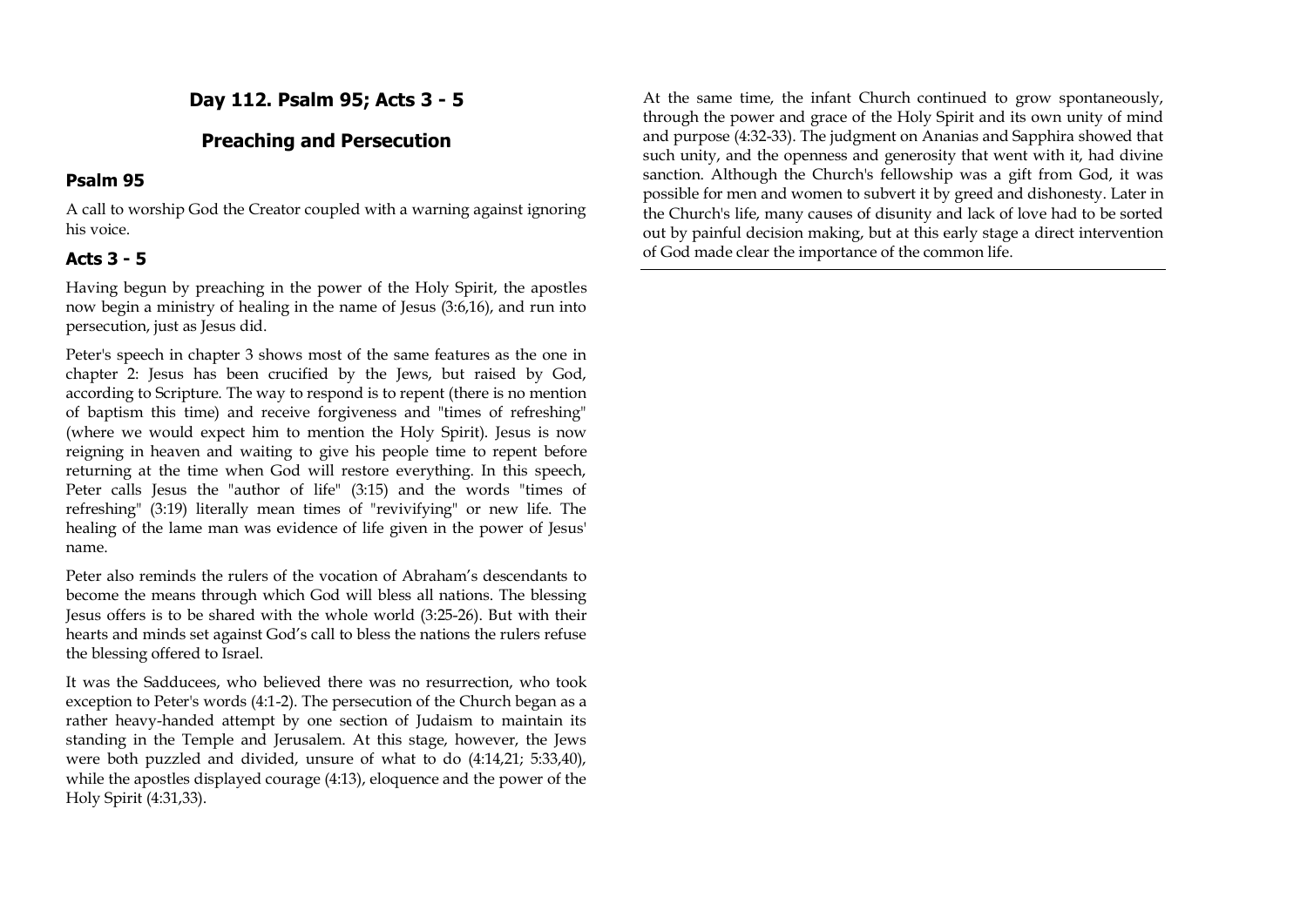# **Day 113. Psalm 57; Acts 6:1 - 8:3**

## **The Martyrdom of Stephen**

#### **Psalm 57**

Praise in the midst of persecution

#### **Acts 6:1 - 8:3**

In these early days, the Church was clearly a sect within Judaism, based in Jerusalem and worshipping in the Temple, although there must have been some Christians elsewhere among those converted on the day of Pentecost who afterwards returned to their homes (2:9-11). Furthermore, it was treated by the authorities as a movement within Judaism, and as a result they were unsure exactly how to respond (5:33-40). But already strains were appearing: hostility from the authorities and then disagreement within the Church. God used this situation to begin the process of disengagement from Judaism and the spread of the movement beyond Jerusalem.

Although the sharing of possessions began spontaneously as a response to the grace of God, it not only required organisation but had the capacity to produce conflict. The Hellenists were Jews who spoke Greek and had adopted Greek culture, while most other Jews spoke Aramaic and remained loyal to Jewish culture. Incorporation of members of both groups in the early Church had not reduced the suspicion between them. The solution proposed by the apostles was the differentiation of tasks. A new order of ministry was created in response to the need of the community: that of deacon, which literally means a "servant" or "attendant". The apostles saw their main tasks as prayer and teaching but outstanding gifts of the Spirit were needed even for the administrative role taken by the seven deacons.

Appointment as a deacon brought Stephen to prominence within the Church, and he began to exhibit the characteristics of Jesus: to perform miracles and signs and to argue with words no one could answer (see Luke 20:26,40). Later he follows Jesus as falsely accused (6:12-13) and dies as Jesus did, forgiving his enemies and commending his spirit to Jesus (7:59- 60; Luke 23:34,46).

The charge against Stephen was that he was speaking against the Law of Moses and against the Temple (6:13-14). His speech answers the charges in two parts. First he goes back to the Law and tells the story at some length of God's promise to Abraham. This enables him to portray Moses not simply as the giver of the Law but as the one raised up by God through whom the promise to Abraham was to be fulfilled. Twice, God's people rejected Moses, the first time before his call (7:23-28), the second in the desert, rejecting the Law along with him (7:39-41). Moses predicted that God would send a prophet like him to lead Israel (7:37; Deuteronomy 18:15) and Jesus is that prophet, sent by God to fulfil the promises made to Israel but rejected by them just as Moses was (7:35,39,52).

In the second part of his defence, Stephen turns to the Temple and again goes back to the Law and its Tabernacle tradition, showing that the Temple is successor to the Tabernacle. In the wilderness, even though they had the Tabernacle, the Israelites were worshipping foreign gods (7:42-44). He then quotes Solomon's words at the dedication prayer: no earthly house can contain God (7:48; 1 Kings 8:27); and he backs this up with a further quotation from Isaiah 66:1-2. The implication is that even in their zeal for the Law and the Temple, the Jews are rejecting the purposes of God.

The result was to bring the incipient conflict out into the open and spark off wholesale persecution, which forced the believers to scatter and thus took the gospel the next stage in its journey, from Jerusalem to Samaria and beyond.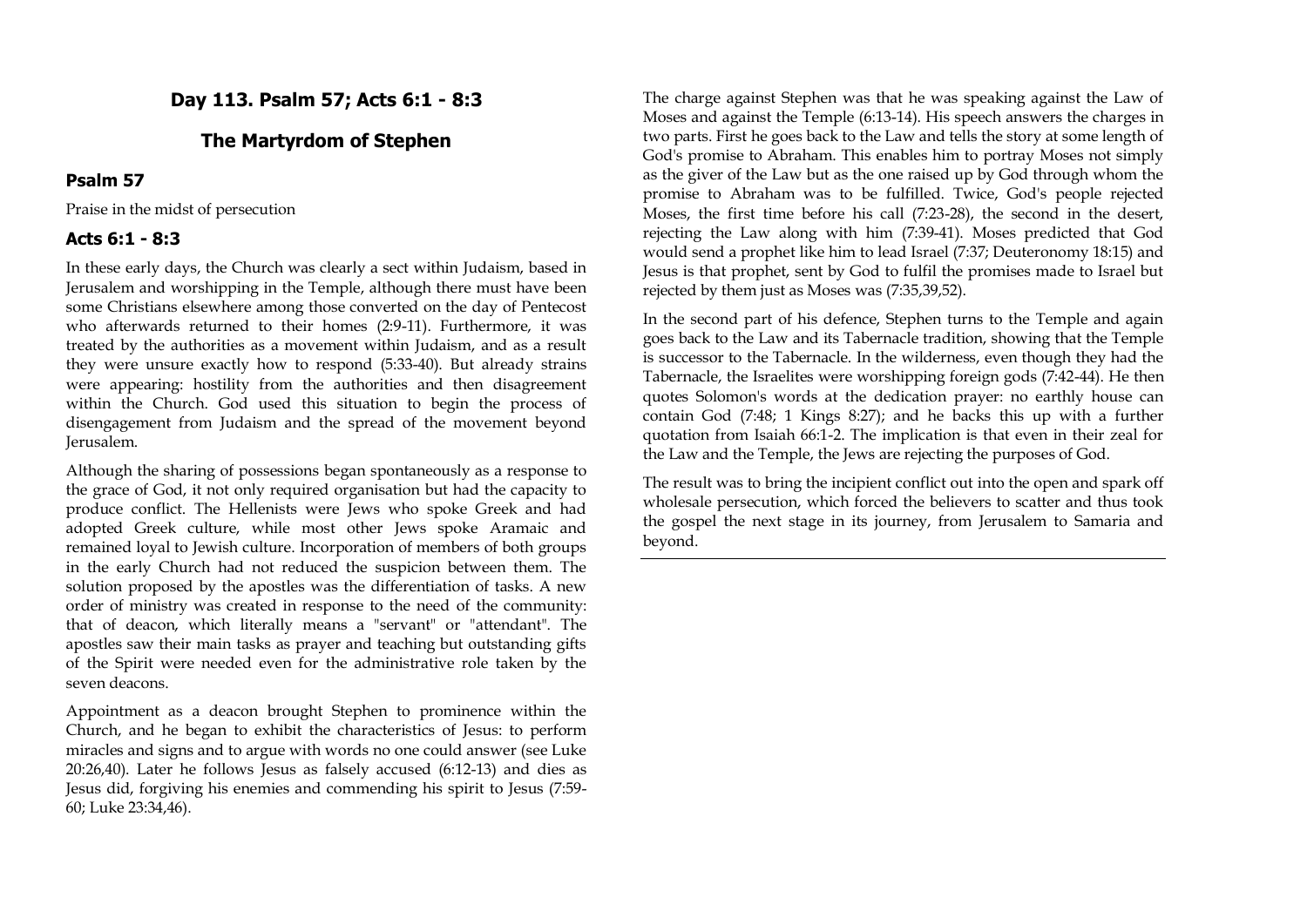# **Day 114. Psalm 139; Acts 8:4 - 9:end**

# **The Conversion of Saul**

## **Psalm 139**

God knows us through and through and knows the course of our lives.

### **Acts 8:4-end**

Jesus predicted that the apostles would witness for him first in Judea then in Samaria and finally to the Gentiles (1:8). Chapter 8 records the next stage in the progress of the gospel, from Judea to Samaria beginning with the preaching of Philip. This is not Philip the apostle, since the apostles remained in Jerusalem, but Philip the deacon, later known as the evangelist (21:8).

The story demonstrates some important features of the earliest Church. First, baptism took place immediately on confession of faith (2:41; 8:16,36; 9:18; 16:33). Lengthy "catechesis" or instruction developed later. Secondly, receiving the Holy Spirit was a definite and recognisable experience (8:18; 9:17; 10:44-46; 19:2-7). The Spirit was neither automatic nor an optional extra, but an integral part of Christian experience. The gift of the Spirit was a recognisable fact, from which doctrinal conclusions could be drawn (11:15-17; Galatians 3:2-5). Third, conversion and baptism nevertheless had to be followed up by the change in a person's whole outlook. Those previously involved in the occult, such as Simon, might still be influenced by ways of occult thinking, desiring power and influence over others (8:18- 24).

Despite his role at the centre of a scene of great joy and growth, Philip obeyed the Lord and went into the desert, where he encountered the Ethiopian. Virtually all the New Testament writers identify Jesus as the suffering servant of Isaiah, the one whose suffering and death bring life to many (see also Matthew 8:17; Mark 10:45; John 12:38; 1 Peter 2:21-24; 3:18). The Ethiopian's conversion is generally believed to explain the origin of the Ethiopian Coptic Church.

### **Acts 9**

Even though it began to spread beyond Judea, Christianity was still regarded by the Jews as a sect of Judaism. However, the first brief period of persecution was brought to an end by the conversion of the persecutor. Jesus' words to Saul showed that he was identified with the Church; to persecute them was to persecute him (9:4-5).

Like Philip in his meeting with the Ethiopian, Ananias was given specific instructions to lead him to Saul. Although the Lord's chosen instrument, Paul was first welcomed as a brother by an ordinary disciple, and indebted to Barnabas for his introduction at Jerusalem. 9:23-26 conceal a gap of three years, during which Paul also went to Arabia. Writing in Galatians, Paul also says that he met only Peter and James at his first visit (Galatians 1:17- 19).

The raising of Dorcas shows us Peter practising what he had seen Jesus do in the case of Jairus' daughter (Luke 8:51-55).

There is probably also a gap of some years at 9:31. The events which led Peter to Lydda and then to Joppa prepared the way for the call to the Gentiles at Caesarea. Tanning was an unclean trade (9:43), since it meant touching dead animals, so Peter was already partly freed from strict adherence to Jewish Law.